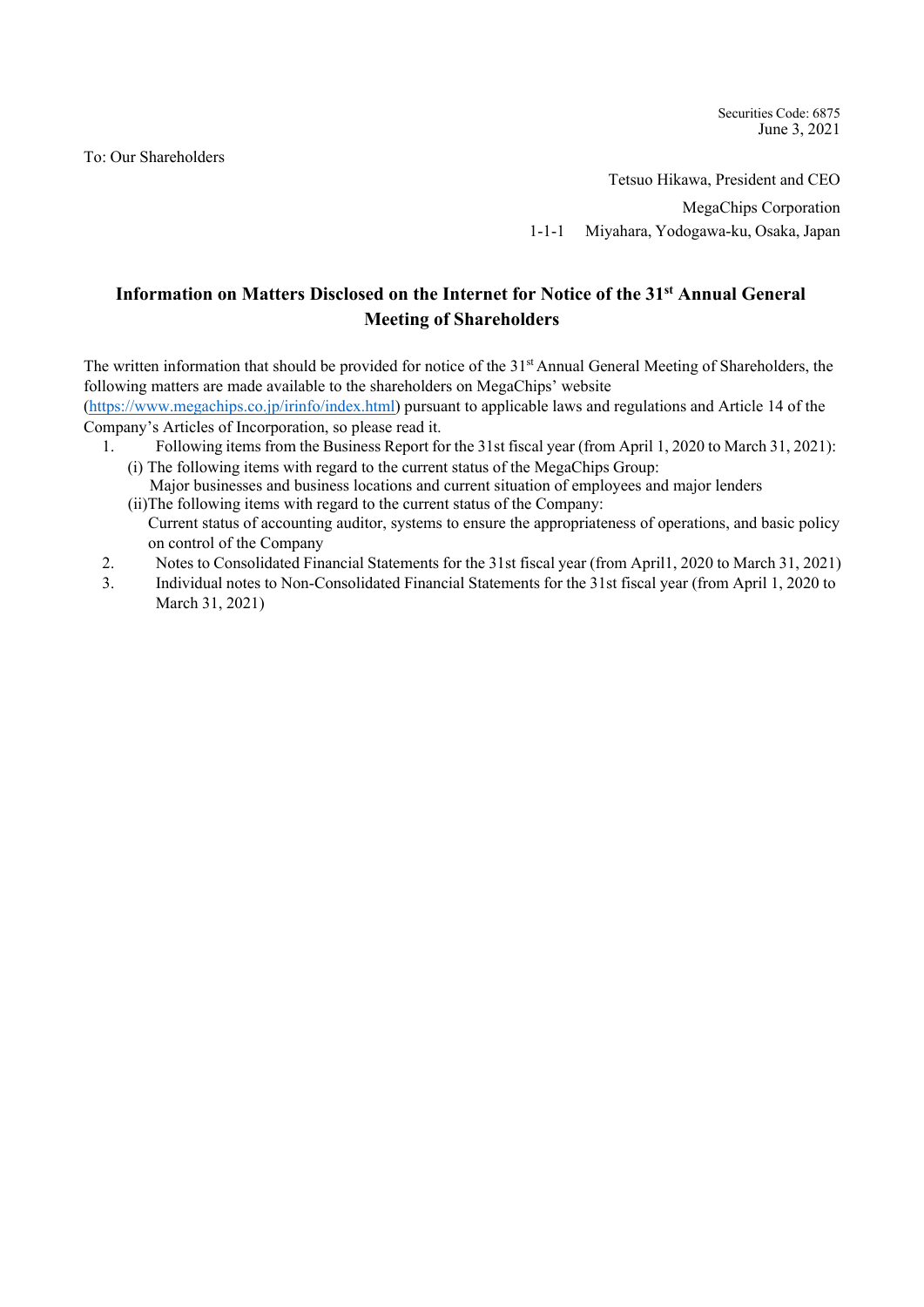## Business Report

## (from April 1, 2020 to March 31, 2021)

## **1. Current status of the MegaChips Group**

## **(1) Major businesses (as of March 31, 2021)**

The MegaChips Group is comprised of the Company (MegaChips Corporation), 3 subsidiaries and 1 affiliated company, and provides total solutions from design and development up to production of LSI leveraging its original analog/digital technology.

Major products include LSIs for game consoles and other entertainment devices, image processing LSIs for digital cameras and other products, LSIs for office equipment and analog front-end LSIs for wired communications. The products are designed and developed by the Company and its subsidiaries, are manufactured by outsourcing to large domestic and offshore foundries for manufacturers, and sold by the Company and its subsidiaries.

### **(2) Major business locations (**as of March 31, 2021)

#### (i) The Company

| MegaChips Corporation | Head office (1-1-1 Miyahara, Yodogawa-ku, Osaka, Japan)<br>Tokyo office (17-6 Ichibancho, Chiyoda-ku, Tokyo, Japan)<br>Makuhari Office (1-3 Nakase, Mihama-ku, Chiba, Japan) |
|-----------------------|------------------------------------------------------------------------------------------------------------------------------------------------------------------------------|
|-----------------------|------------------------------------------------------------------------------------------------------------------------------------------------------------------------------|

## (ii) Subsidiaries

| MegaChips Taiwan Corporation  | Head office (Taipei, Taiwan)               |
|-------------------------------|--------------------------------------------|
| MegaChips LSI USA Corporation | Head office (Campbell, California, U.S.A.) |

#### **(3) Current situation of employees** (as of March 31, 2021)

(i) Situation of employees of the MegaChips Group

| Number of employees | Increase or decrease compared to previous consolidated<br>financial vear |  |
|---------------------|--------------------------------------------------------------------------|--|
| 379 employees       | Decrease of 209 employees                                                |  |

(Note) There was a decrease of 209 employees compared to the end of the previous consolidated fiscal year. This is primarily attributable to the exclusion of SiTime Corporation from the scope of consolidation as a result of its becoming an affiliate company due to a decrease in the Company's shareholder ratio..

(ii) Current situation of the employees of the Company

| Number of     | Increase or decrease compared to | Average age       | Average number of |
|---------------|----------------------------------|-------------------|-------------------|
| employees     | previous consolidated financial  |                   | vears of service  |
| 355 employees | Decrease of 29 employees         | 44.6 years of age | 8.6 vears         |

#### **(4) Current situation of major lenders (a**s of March 31, 2021)

| Lender                                                | Amount borrowed (in Japanese Yen) |  |
|-------------------------------------------------------|-----------------------------------|--|
| MUFG Bank, Ltd.                                       | 2,000 million                     |  |
| The Bank of Tokyo-Mitsubishi UFJ, Ltd. Syndicate Loan | 1.790 million                     |  |
| The Norinchukin Bank                                  | 1,000 million                     |  |

(Notes) 1. The Company concluded committed bank overdraft agreements for ¥26 billion with 5 banks that it does business with for effective raising of working capital

2. The financial institutions participating in the syndicated loan from The Bank of Tokyo-Mitsubishi UFJ, Ltd. are The Iyo Bank, Ltd., MUFG Bank, Ltd. (formerly, Mitsubishi UFJ Trust and Banking Corporation), Resona Bank Ltd., The Bank of Kyoto, Ltd., The Nanto Bank, Ltd., The Kiyo Bank, Ltd., The San-in Godo Bank, Ltd., The Juhachi-Shinwa Bank, Ltd. (formerly, The Eighteenth Bank, Ltd.), The Chiba Bank, Ltd., The Hachijuni Bank, Ltd., The Fukui Bank, Ltd., and The Hyakujushi Bank, Ltd..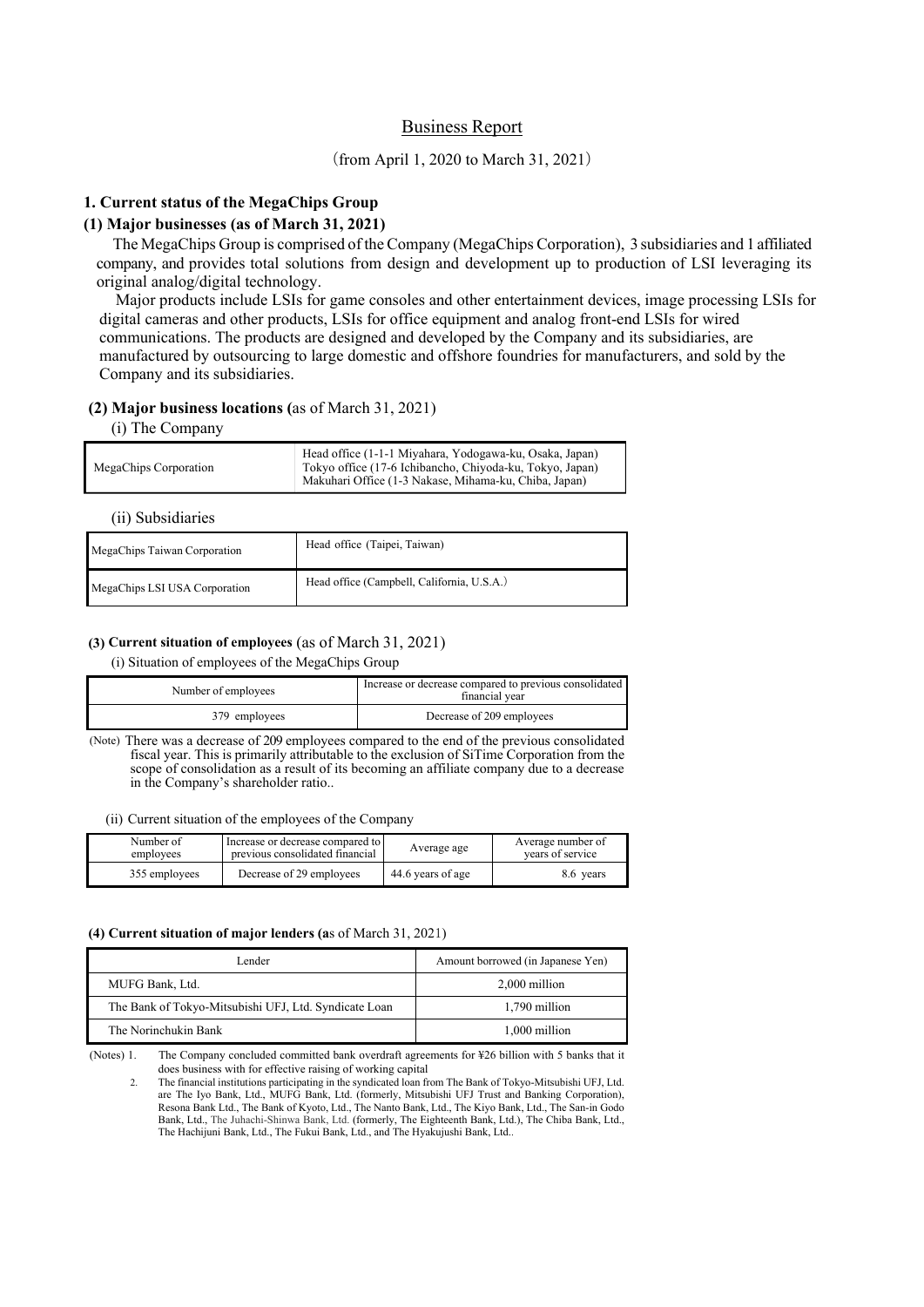## **2. Current status of the Company**

#### **(1) Current status of accounting auditor**

(i)Name: KPMG AZSA LLC

(ii) Amount of remuneration, etc.:

| <b>Classification</b>                                                                                                       | Amount of remuneration, etc. |
|-----------------------------------------------------------------------------------------------------------------------------|------------------------------|
| Total amount of remuneration, etc. payable to the accounting<br>auditor for the fiscal year under review:                   | $\text{\#}71,200$ thousand   |
| Total amount of money and other property benefits payable to the<br>accounting auditor by the Company and its subsidiaries: | $471,800$ thousand           |

(Notes)1. The subsidiaries of the Company have had an audit (limited to those provided for in the Companies Act or the Financial Instrument and Exchange Act (including laws equivalent to such laws)) of financial statements (including equivalent documents) by certified public accountants or audit corporations (including those having qualifications equivalent to such qualifications in foreign countries) other than the accounting auditor of the Company.

- 2. In the audit agreement between the Company and its accounting auditor, there is no distinction made between the amounts of remuneration for audits under the Companies Act and audits under the Financial Instrument and Exchange Act, and since a substantial distinction cannot be made, such total is stated.
- 3. The Board of Statutory Auditors of the Company has given consent under Article 399, Paragraph 1 of the Companies Act to the remuneration, etc. of the accounting auditor as a result of confirming and examining the situation for the performance of duties and audit planning of accounting auditor in light of the "Practical Guidelines for Coordination with Accounting Auditors" published by the Japan Audit & Supervisory Board Members Association.

#### (iii) Details of non-audit work

The Company has entrusted the confirmation of English translations of consolidated financial statements and audit reports to financial auditors, for which the Company has paid consideration.

#### (iv) Policy for the dismissal or non-reappointment of accounting auditor

For any reason attributable to the Company or in the event that the accounting auditor violates or contravenes laws or ordinances, or we believe that the accounting auditor has offended public order or morals, the Board of Statutory Auditors of the Company will deliberate on the dismissal or non-reappointment of the accounting auditor based on the facts. In the event that the Board of Statutory Auditors considers it appropriate to dismiss or not reappoint the accounting auditor, the Board of Statutory Auditors will determine the content of an agenda item for the "dismissal or non-reappointment of the accounting auditor."

#### **(2) Systems to ensure the appropriateness of operations**

The outline for contents of decisions in regard to the systems to ensure that the operations of the Directors conform to laws, ordinances and the Articles of Incorporation and other systems to ensure the appropriateness of operations are as follows:

[Establishing an internal control system]

The Company establishes and operates its internal control system based on the "Basic Policy on Internal Control System of MegaChips", which was decided by the Board of Directors. The Board of Directors periodically checks and supervises the operation of the internal control system.

[Systems to ensure the appropriateness of operations]

(i) Systems to ensure that the operations of the Directors conform to laws, ordinances and the Articles of Incorporation:

With the expectation of a checking function to ensure the transparency and objectivity of management and the legality of the respective performance of duties by the Directors and Executive Officers, etc., we actively welcome Outside Directors and Outside Auditors with independent perspectives who will monitor the execution of business from an outside perspective.

The Representative Director will strive to convey the message that compliance is a prerequisite for corporate activities while simultaneously establish and operate an internal control system and continuously improve its functions in order to promote the creation of a corporate environment where the business can be appropriately carried out.

(ii) Systems concerning storage and management of information related to execution of duties of Directors:

The Company will store and manage information related to the performance of duties and business execution of Officers and employees in accordance with regulations that stipulate the rules concerning the storage of internal corporate documents. In addition, the Company will establish a system capable of responding to requests from Officers and accounting auditors to view information as needed in order for them to understand the status of business execution and collect information relating to audits.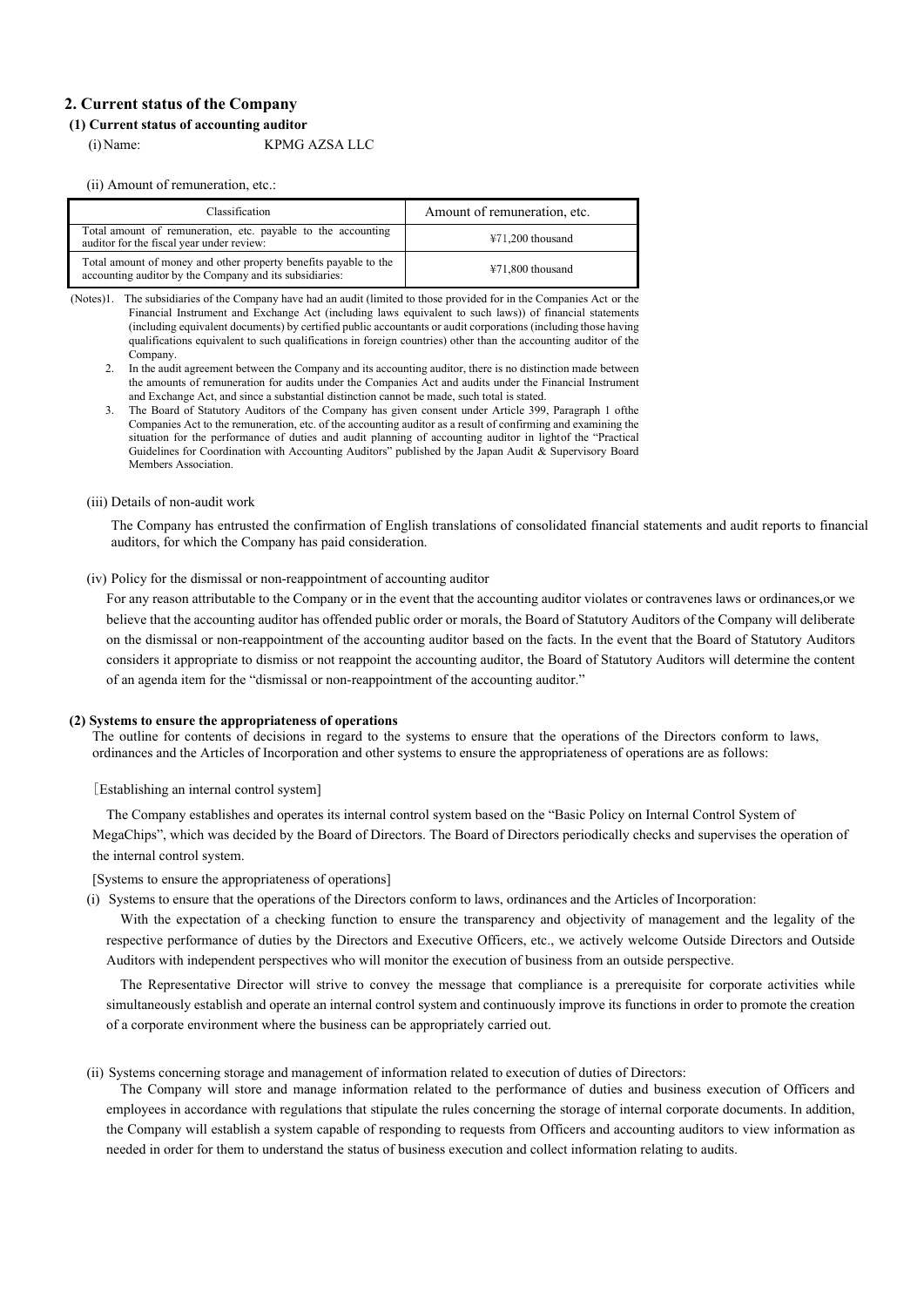(iii) Regulations concerning management of exposure to the risk of loss and other systems:

The Company will promote rule-based risk management to recognize, assess and handle risks that may have a significant impact on management in a timely and appropriate manner. The Internal Audit Department will periodically evaluate the appropriateness, effectiveness, and efficiency of each department's situation with respect to business execution and risk management and will also give instructions and advice about identifying and mitigating risks.

In addition, the Company will establish a system for the appropriate disclosure of information by providing for a regulatory framework for the dissemination of information if an event that may have a material impact on management occurs. In addition, the Company will establish an internal reporting system that ensures the protection of whistleblowers that enables the Company to respond quickly to inappropriate conduct.

(iv) Systems to secure efficient execution by the Directors of their duties:

In its line of business execution, the Company will ensure the efficient execution of their duties by the Directors by creating a system in which the control and monitoring function appropriately as follows.

- A. The Company will establish regulations concerning the division of duties, authority, and committee meeting structure and will establish a structural system in which the exercise of official authority and decision-making by Directors and employees can be carried out appropriately and effectively based on rules.
- B. The President & CEO will share the Company's management philosophy, management principles, code of conduct, and the Company's stated mission with the Officers and employees and will manage the organization based on these principles.
- C. The President & CEO will set company-wide targets in a Mid-Term Management Plan each fiscal year and will raise awareness about achieving these targets. In addition, in order to give form to the Medium-Term Management Plan, the President & CEO will decide about how to allocate management resources and will determine the performance targets and budgets for each business division each fiscal year.
- D. The Company will carry out effective organizational management and adopt an executive officer system in order to improve the effective function of the Board of Directors by separating the decision-making and monitoring functions of the Directors from the business execution function.
- (v) Systems to secure the execution by the employees of their duties in accordance with the laws, ordinances and the Articles of Incorporation:

A monitoring system independent of the line of business execution will be established as follows to ensure the lawfulness of the employees' execution of their duties.

- A. The Company will establish an internal reporting system that allows employees to directly provide information when they discover risks or signs of risks in the execution of their duties or misconduct by other employees. The system will be operated in accordance with regulations that prohibit any disadvantageous treatment of whistleblowers.
- B. When information is received through the whistleblower system, the Company will investigate the factual background in accordance with the regulations, make recommendations for cessation of violations of laws and regulations, etc., if necessary, and consider measures to prevent recurrence.
- C. If an act is deemed a violation of laws or regulations, etc., a report will be submitted to the President & CEO about the cause and preventives measures.
- (vi) Systems to ensure the appropriate operations of the corporate group consisting of the Company, its parent company and subsidiaries, etc.:

The entire MegaChips Group, including its subsidiaries, will be subject to the internal control system to ensure appropriate operations. The Company will be regularly updated about the status of the business execution, financial conditions, and the like through reports from each subsidiary, and the appropriateness of the business operations will be confirmed at meetings of the Company's Board of Directors and the Management Meeting.

In addition, the Internal Audit Department will periodically conduct internal audits of subsidiaries, among other entities, in which it will strive to identify compliance issues and problems in business execution.

(vii) Matters concerning employees to assist the auditors to execute their duties when auditors request the assignment thereof and matters concerning such employees, and matters concerning the independence of such employees from Directors:

Although no employees are permanently assigned to assist the Auditors or the Board of Auditors, the Company will handle these matters by consultations with the Auditors prior to the commencement of an operational audit. In addition, at the request of the Auditors, the Company will provide the Auditors with an opportunity for advice from accounting auditors or outside experts and will ensure a system that allows the Auditors to give instructions and orders to employees during an audit. Sufficient consideration will be given to the independence of the employees who will be given instructions and orders from the Auditors from the parties who are subject to the audit.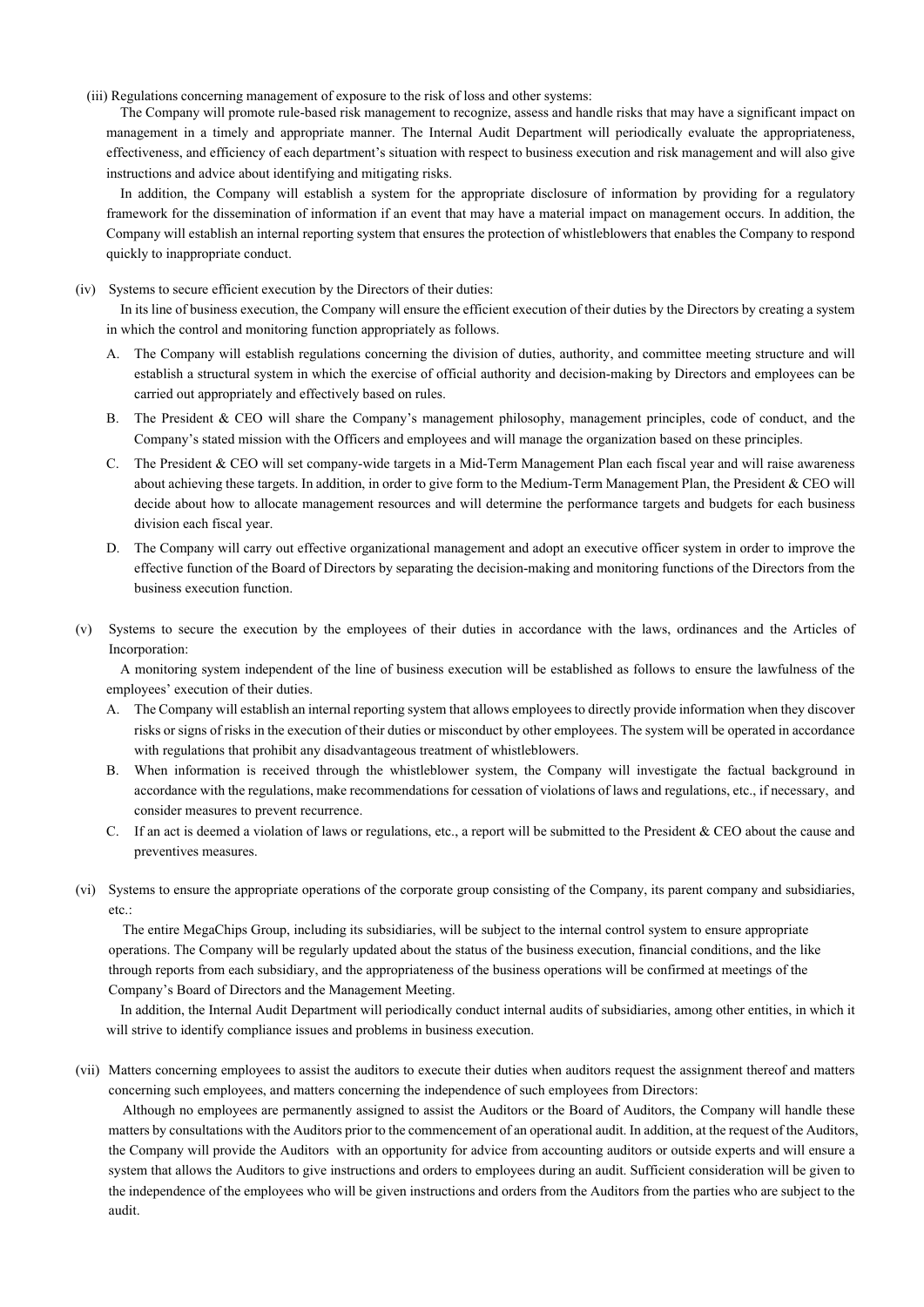(viii) Systems for reporting by Directors or employees to the auditors and other systems for reporting to auditors:

When requested to provide information on matters necessary for the execution of duties by the Auditors, the Directors and employees will promptly report the relevant information. In addition, the Company will ensure that the Auditors have the opportunity to obtain, at meetings of the Board of Directors and other important meetings, in addition to legally required matters, important information regarding the status of internal audits, compliance by Directors and employees with laws and regulations, and risks to corporate management and business operations.

(ix) Other systems to ensure effective audits by the auditors:

In order to improve the effectiveness of audits by the Auditors, the Company will ensure that the Auditors have the opportunity to exchange opinions with President & CEO and accounting auditors on a regular basis, and to hear from Executive Officers and others about the status of business execution at the request of the Auditors. In addition, the Company will confirm the appropriateness of the business execution and the status of compliance with laws and regulations by receiving reports from the Internal Audit Department on the results of internal audits and the status of implementation of internal audits.

〔Outline of the state of operation for systems to secure the appropriateness of operations〕

- The Company has developed and put in operation the internal control system of the Company, the subsidiaries and others in accordance with the "Basic Policy of Internal Control System of the MegaChips" resolved at the Board of Director meeting in regardto systems to secure the appropriateness of operations.
- The Company has instituted the Internal Auditing Department as a structure under the direct supervision of the President, independent from the lines of business execution, for investigation and assessment based on legitimacy and reasonableness of development and operation of the internal control system.

The Internal Auditing Department devises an execution plan for internal audits covering all operations of the Company, its subsidiaries and others to conducts internal audit activities. In the activities, the Internal Auditing Department consults and coordinates with auditors and accounting auditor and endeavors to conduct an effective audit.

• State of activity and results of the internal audits are reported to the President and CEO as required on a weekly or monthly basis. Further, in particular, there are an obligation to report to the Board of Directors meeting on the assessment for internal control and the result of execution of audit work in each fiscal year.

#### **(3) Basic policy on control of the Company**

Although the basic policy on control of the Company has not been stipulated, the Company recognizes that the establishment of antitakeover measures and the protection of the interests of all of its shareholders from abusive purchasers are important issues for the Company's management, and always collects information on recent trends on business takeovers.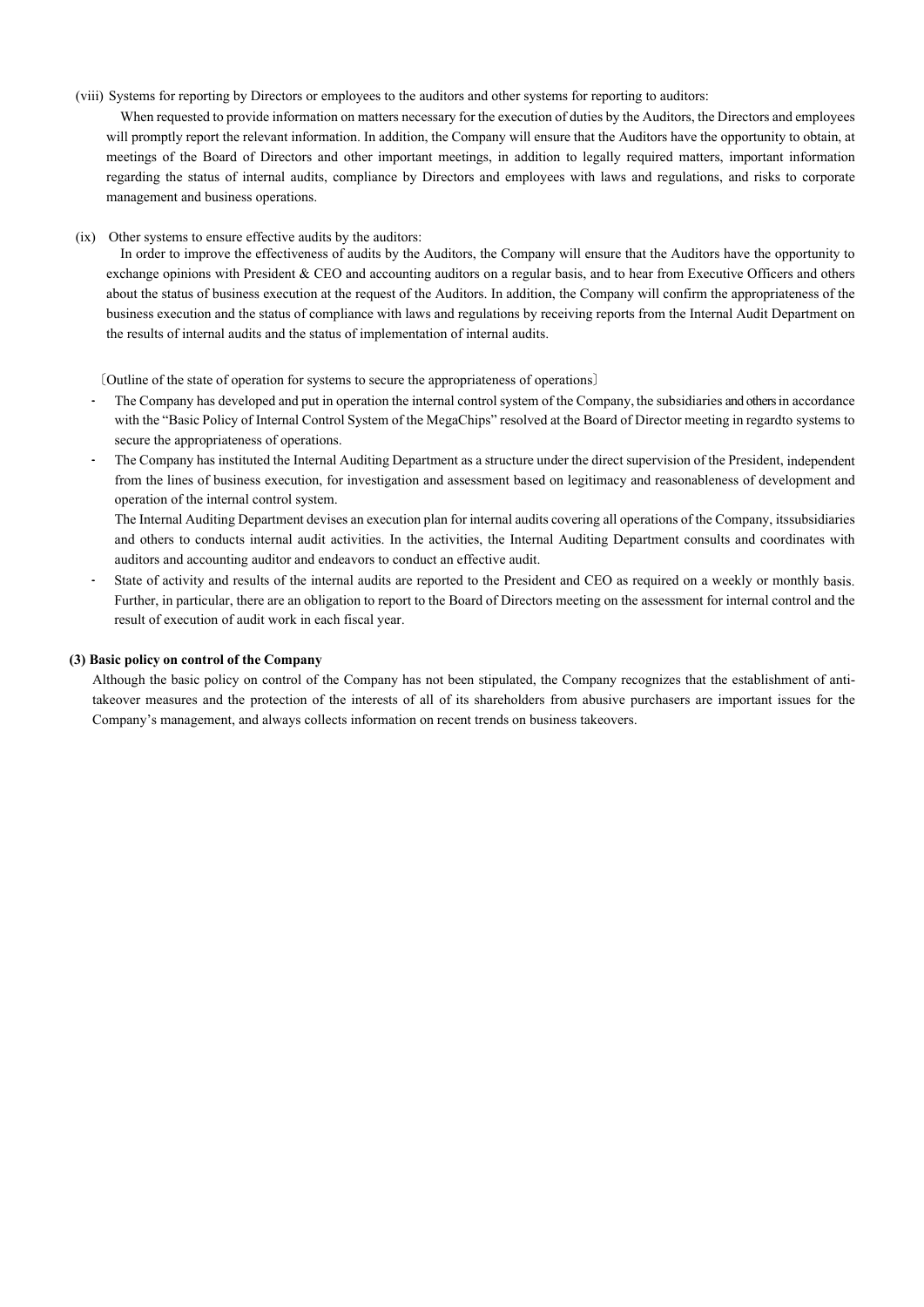## **Notes to Consolidated Financial Statements**

## **1. Notes on important matters that are to become the basis for preparation of consolidated financial statements**

- (1) Matters concerning the scope of consolidation
	- (i) Situation of consolidated subsidiaries
	- Number of consolidated subsidiaries 3 companies
	- ・Names of major consolidated subsidiaries The companies are Shun Yin Investment Ltd.;

MegaChips Taiwan Corporation; and MegaChips LSI USA Corporation.

・Change in scope of consolidation SiTime Corporation was excluded from the scope of consolidation in the current consolidated fiscal year and was included in the scope of application of the equity method since it became an affiliate company due to a decrease in the Company's shareholder ratio as the result of the Company's sale of a portion of its shares in SiTime Corporation and the issuance of new shares of SiTime Corporation. MegaChips Corporation, China has been excluded from the scope of consolidation from the current consolidated fiscal year due to the completion of its

liquidation procedures.

- (ii) Situation of non-consolidated subsidiaries There are no non-consolidated subsidiaries.
- (2) Matters concerning application of equity method
	- (i) Status of equity-method companies
	- ・Number of equity-method companies 1 company
	- ・Names of equity-method companies SiTime Corporation
	- ・Matters to be specifically notes about The closing date of SiTime Corporation is December

procedures for applying the equitymethod 31. In preparing the consolidated financial statements, the financial statements as of the closing date are used.

(ii) Status of non-equity-method companies

There are no non-equity-method companies.

(3) Matters concerning the fiscal years for consolidated subsidiaries

Of the consolidated subsidiaries, the closing dates of Shun Yin Investment Ltd. is December 31. In the preparation of consolidated financial statements, financial statements as of the respective closing dates are used. However, for important transactions occurring in the period from January 1, 2021 to the consolidated closing date, March 31, 2021, adjustments have been as required in the consolidation.

### (4) Matters regarding accounting policies

(i) Valuation standards and valuation methods for important assets

- A. Securities
	- ・Other securities

Securities with fair market value: Fair market value method based on the market prices on closing date (the entire valuation gain and loss is processed using the method for entering directly in net assets, and the cost of sale is calculated based on the moving average method.)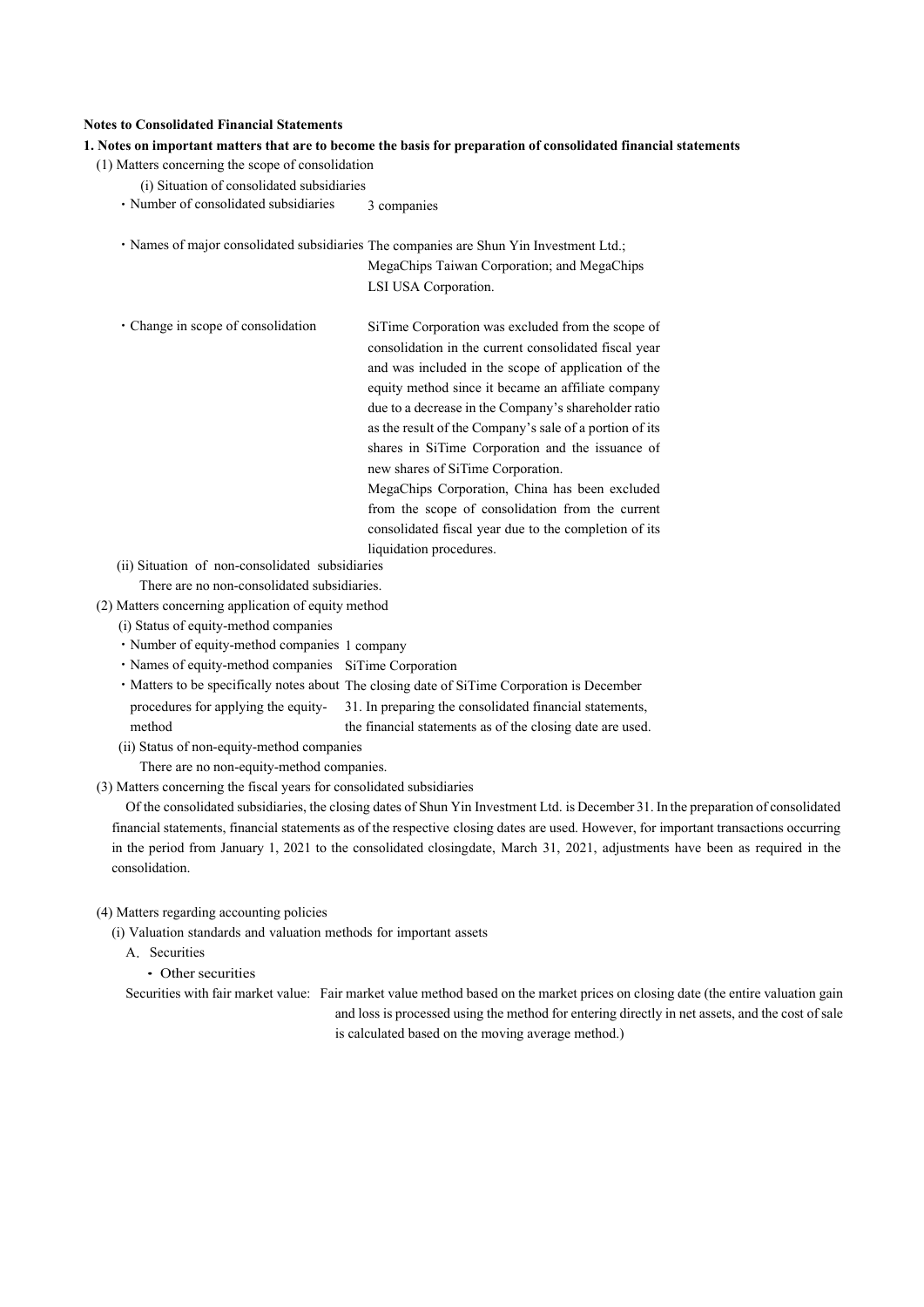|                                                                                      | Securities without fair market value: Recorded at cost using the moving average method With regard to the amount of<br>investments in capital of investment partnerships, an amount equivalent to the amount of<br>equity in the properties of the investment partnership is recorded as "investment securities"<br>under investment and other assets. The amount of investments in capital of investment<br>partnerships is recorded under "investment securities." An amount equivalent to the<br>amount of equity in net profit and loss earned by investment partnerships is recorded under<br>"non-operating income and expense." At the same time, the amount of "investment<br>securities" is increased or decreased by the above amount. The amount of "investment<br>securities" is also decreased by the amount of dividends from investment partnerships. |
|--------------------------------------------------------------------------------------|----------------------------------------------------------------------------------------------------------------------------------------------------------------------------------------------------------------------------------------------------------------------------------------------------------------------------------------------------------------------------------------------------------------------------------------------------------------------------------------------------------------------------------------------------------------------------------------------------------------------------------------------------------------------------------------------------------------------------------------------------------------------------------------------------------------------------------------------------------------------|
| <b>B.</b> Inventories                                                                |                                                                                                                                                                                                                                                                                                                                                                                                                                                                                                                                                                                                                                                                                                                                                                                                                                                                      |
| • Work in process:                                                                   | Recorded at cost using the individual method for construction contracts and using the first-<br>in first-out method for others (The amount shown on the balance sheet is based on the<br>method for reducing book value due to a decline in profitability.)                                                                                                                                                                                                                                                                                                                                                                                                                                                                                                                                                                                                          |
| • Other:                                                                             | Recorded at cost chiefly using the moving average method or the first-in first-out method<br>(The amount shown on the balance sheet is based on the method for reducing book value<br>due to a decline in profitability.)                                                                                                                                                                                                                                                                                                                                                                                                                                                                                                                                                                                                                                            |
| (ii) Depreciation method for important depreciable assets                            |                                                                                                                                                                                                                                                                                                                                                                                                                                                                                                                                                                                                                                                                                                                                                                                                                                                                      |
| A. Property, plant and equipment                                                     |                                                                                                                                                                                                                                                                                                                                                                                                                                                                                                                                                                                                                                                                                                                                                                                                                                                                      |
| • Domestic:                                                                          | Chiefly the declining balance method                                                                                                                                                                                                                                                                                                                                                                                                                                                                                                                                                                                                                                                                                                                                                                                                                                 |
| • Overseas:                                                                          | However, the straight-line method is applied to reticles used for LSI manufacturing.<br>Chiefly the straight-line method                                                                                                                                                                                                                                                                                                                                                                                                                                                                                                                                                                                                                                                                                                                                             |
|                                                                                      | The principal useful lives are 3 to 50 years for buildings and 2 to 20 years for tools, furniture<br>and fixtures.                                                                                                                                                                                                                                                                                                                                                                                                                                                                                                                                                                                                                                                                                                                                                   |
| Intangible assets:<br>В.                                                             | Straight-line method                                                                                                                                                                                                                                                                                                                                                                                                                                                                                                                                                                                                                                                                                                                                                                                                                                                 |
|                                                                                      | However, the straight-line method based on the depreciable life in business operations (3 to<br>7 years) is applied to technology assets; the straight-line method based on the period of<br>possible use within the Company (chiefly, 3 to 5 years) is applied to software used by the<br>Company. The straight-line method based on the period of possible sale (chiefly 3 years) is<br>applied to software to be sold on the market.                                                                                                                                                                                                                                                                                                                                                                                                                              |
| Long-term prepaid expenses:<br>C.                                                    |                                                                                                                                                                                                                                                                                                                                                                                                                                                                                                                                                                                                                                                                                                                                                                                                                                                                      |
| · Development expenses paid<br>especially for the preparation<br>of mass production: | Straight-line method based on the period of possible sale (3 years)                                                                                                                                                                                                                                                                                                                                                                                                                                                                                                                                                                                                                                                                                                                                                                                                  |
| • Others:                                                                            | Equal installment method                                                                                                                                                                                                                                                                                                                                                                                                                                                                                                                                                                                                                                                                                                                                                                                                                                             |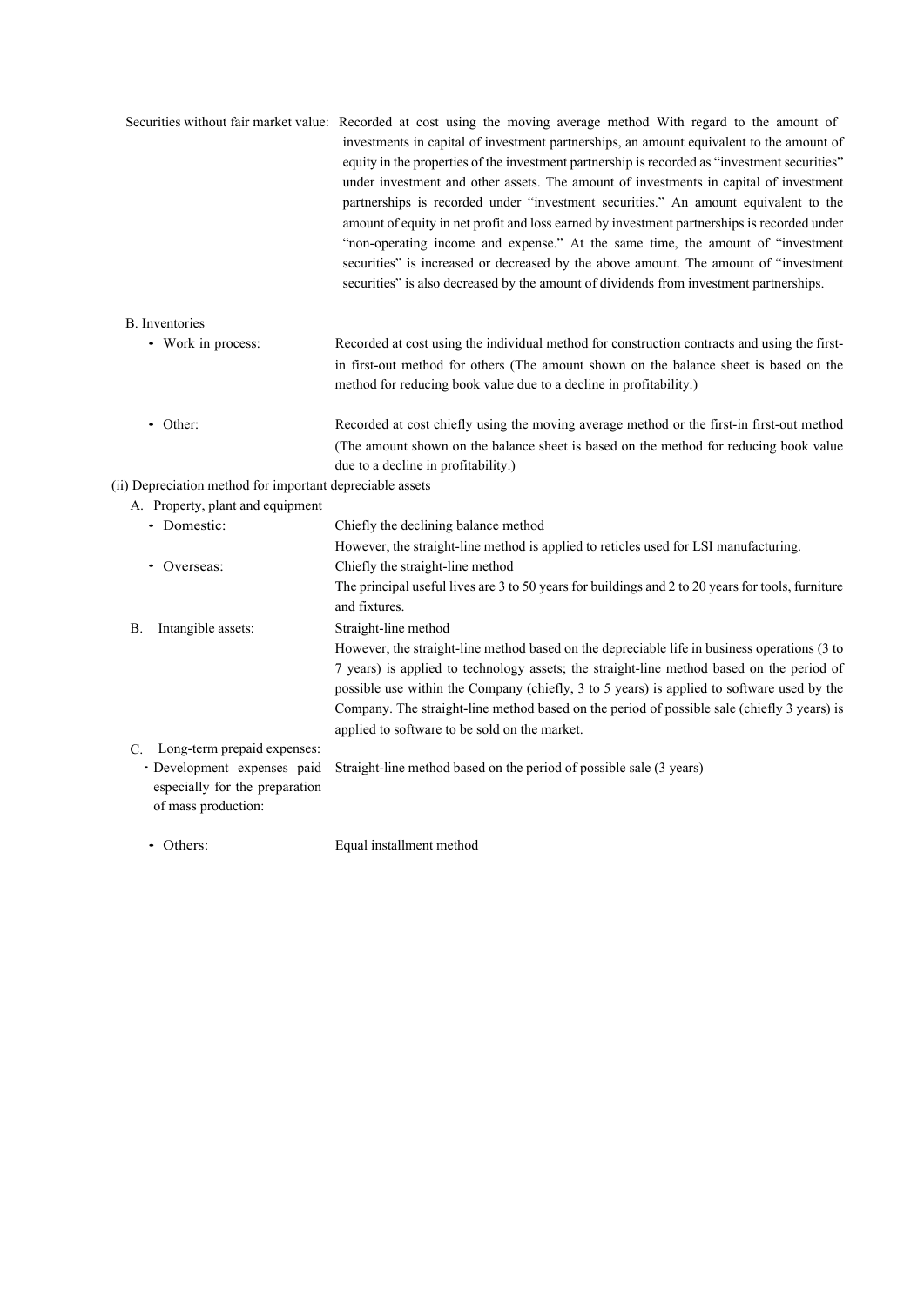## (iii) Standards for recording important provisions and allowances

|                |                                                                            | A. Allowance for doubtful accounts: In preparation for anticipated losses as a result of bad debts, the expected unrecoverable<br>amount is recorded based on an actual bad debt ratio for general receivables, and by<br>individually taking the possibility of collection into consideration for specified receivables,<br>including loans that are likely to be unrecoverable. |
|----------------|----------------------------------------------------------------------------|-----------------------------------------------------------------------------------------------------------------------------------------------------------------------------------------------------------------------------------------------------------------------------------------------------------------------------------------------------------------------------------|
| B.             | Provision for bonuses:                                                     | In preparation for the payment of bonuses to employees, the expected amount of payment<br>that should be borne in the consolidated fiscal year under review is recorded.                                                                                                                                                                                                          |
| $\mathbf{C}$ . | Provision for loss on<br>construction contracts:                           | When the total cost of construction is likely to exceed total construction revenue and the<br>amount can be reasonably estimated, the Company records any amount estimated to<br>exceed the total construction revenue as a provision for loss on construction contracts.                                                                                                         |
|                | (iv) Basis for recording significant revenue and expenses                  |                                                                                                                                                                                                                                                                                                                                                                                   |
|                | Basis for recording revenue on construction contracts                      |                                                                                                                                                                                                                                                                                                                                                                                   |
|                | • Construction contracts for<br>which the outcome is deemed                | Percentage-of-completion method (the percentage of construction completed is estimated<br>using the ratio of the actual cost incurred to the total estimated cost.)                                                                                                                                                                                                               |
|                | certain by the end of the<br>consolidated fiscal year under<br>review:     |                                                                                                                                                                                                                                                                                                                                                                                   |
|                | • Other construction:                                                      | Completed contract method                                                                                                                                                                                                                                                                                                                                                         |
|                | (v) Matters regarding the amortization of goodwill and amortization period |                                                                                                                                                                                                                                                                                                                                                                                   |
|                |                                                                            | Goodwill is amortized by the straight-line method over the estimated period of effect (10 years).                                                                                                                                                                                                                                                                                 |
|                | (vi) Other important items for compiling consolidated financial statements |                                                                                                                                                                                                                                                                                                                                                                                   |
|                | Accounting treatment of<br>consumption tax                                 | The tax-excluded method is used.                                                                                                                                                                                                                                                                                                                                                  |
|                |                                                                            |                                                                                                                                                                                                                                                                                                                                                                                   |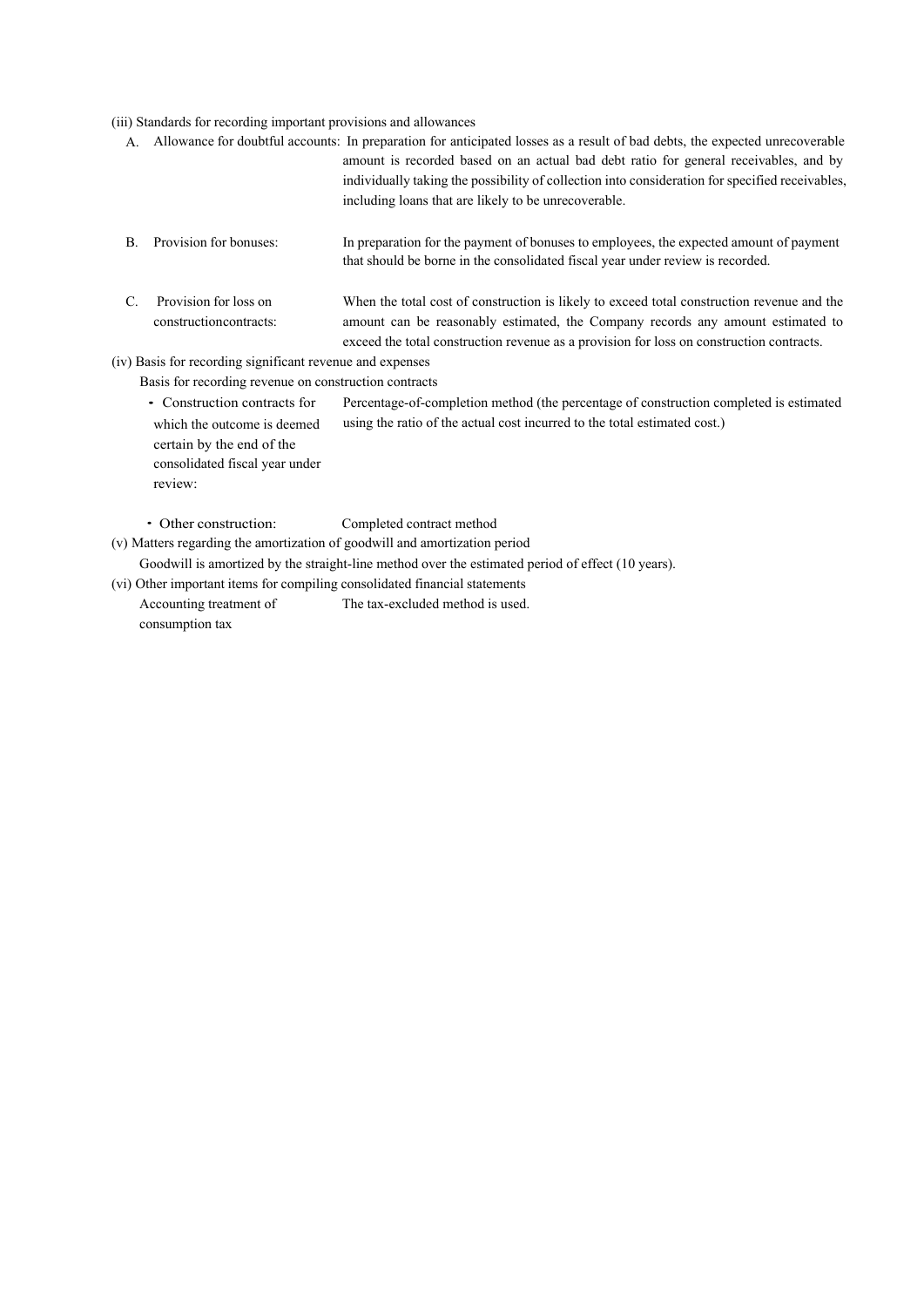#### **2. Change in reporting method**

Application of the "Accounting Standard for Disclosures of Accounting Estimates"

The "Accounting Standard for Disclosures of Accounting Estimates" (ASBJ Statement No. 31, March 31, 2020) has been applied to the consolidated financial statements and documents starting from the end of the current consolidated fiscal year and notes regarding significant accounting estimates are included in the consolidated financial statements.

#### **3. Notes on significant accounting estimates**

- (Valuation of goodwill included in shares of subsidiaries and associates)
- (1) Amount recorded in the consolidated financial statements for the current consolidated fiscal year

In the consolidated balance sheet for the current consolidated fiscal year, ¥11,958,131 thousand of shares of subsidiaries and associates related to SiTime Corporation, a listed company in the U.S. that is an equity-method affiliate, includes ¥1,941,540 thousand of goodwill, which is the difference between the investment and the capital.

(2) Other information that helps understand the details of accounting estimates

The goodwill is amortized on a straight-line basis over 10 years. However, the need to recognize an impairment loss is assessed by comparing the amount calculated by multiplying the undiscounted future cash flow from the shares of subsidiaries and associates of SiTime Corporation by the equity ratio with the carrying amount of the shares of subsidiaries and associates. If it is determined that an impairment loss needs to be recognized, the carrying amount of the shares of subsidiaries and associates will be reduced to its recoverable amount, and the reduction in the carrying amount will be recorded as shares of loss of entities accounted for using equity method. The recoverable amount uses the net sales value calculated based on SiTime's Corporation's stock price.

As for the goodwill, although there are indications of impairment as the operating revenue and expenses after amortization of goodwill of SiTime Corporation has been negative continuously, the Company determined that an impairment loss does not need to be recognized as the share price of SiTime Corporation has remained at a high level and the recoverable amount has exceeded the carrying amount of the shares of subsidiaries and associates.

#### **4. Notes on consolidated balance sheet**

(1) Amount of accumulated depreciation on property, plant and equipment **¥**8,285,747 thousand

#### **5. Notes on consolidated statements of income**

| (1) A reduction of book value due to a decline in the profitability of inventories held for the purpose of ordinary sale |                            |
|--------------------------------------------------------------------------------------------------------------------------|----------------------------|
| Cost of sales                                                                                                            | $\text{\#}15.567$ thousand |
| (2) Provision for loss on construction contracts included in the cost of sales                                           | ¥34,934 thousand           |

(3) Gain on sales of shares of subsidiaries and associates

This was due to a capital increase by new shares at market price by SiTime Corporation, an affiliate company, and the sale by the Company of a portion of its shares in SiTime Corporation. The Company recorded ¥3,627,111 thousand for the June 2020 sale of SiTime Corporation's shares and ¥22,760,630 thousand for the February 2021 sale of the shares.

A gain on sales of shares of subsidiaries and associates includes, in addition to gains from the sale of shares, gains due to a change in equity ratio of shares owned by the Company arising from SiTime Corporation's capital increase.

(4) Gain on change in equity

This is due to a change in the Company's equity in SiTime Corporation, an affiliate company, in connection with SiTime Corporation's issuance of new shares.

(5) Gain on transfer of business

This is attributable to the confirmed appraised value relating to the transfer of the Smart Connectivity (DisplayPort) business carried out in the previous consolidated fiscal year.

(6) Details of impairment losses

| Place                                                  | Use         | Category                                           | Amount                                                    |
|--------------------------------------------------------|-------------|----------------------------------------------------|-----------------------------------------------------------|
| Makuhari Office (Chiba<br>Prefecture)                  | Idle assets | Buildings and Land                                 | $\text{\textsterling}317,521$ thousand                    |
|                                                        |             | (Investments and other)<br>assets)                 |                                                           |
| MegaChips LSI USA<br>Corporation<br>(California, U.S.) | Idle assets | Buildings, etc. (tools,<br>furniture and fixtures) | $\text{\textsterling}386,\text{\textsterling}56$ thousand |

The MegaChips Group groups idle assets by individual asset, taking into account the management accounting categories for which income and expenditure are continuously monitored.

Since a part of the Company's Makuhari Office has become an idle asset, the Company decided to sell a part of that asset in the first quarter of the current consolidated fiscal year and the remaining portion of that asset in the fourth quarter of the current consolidated fiscal year. As a result, the carrying amount of the fixed assets was reduced to their recoverable amount, and the reduced amount was recorded as an impairment loss under extraordinary losses. The breakdown is ¥155,468 thousand for buildings, ¥57,207 thousand for land, and ¥104,844 thousand for other (investments and other assets). The recoverable amount is determined based on the net sales value, using the expected sales price as the net sales value.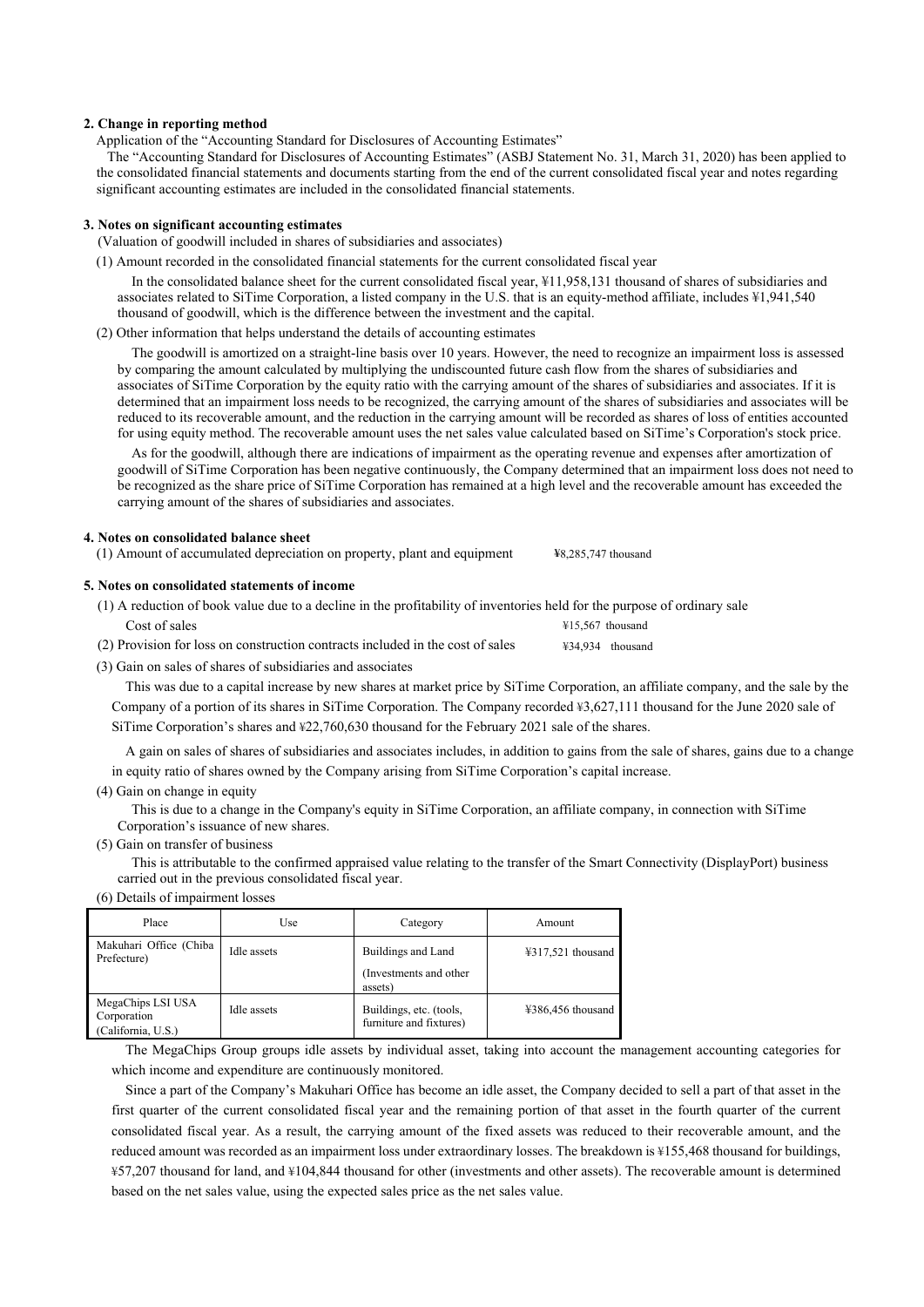In addition, MegaChips LSI USA Corporation, a consolidated subsidiary, relocated its office in order to improve the efficiency of its business location. As a result, since the assets became idle assets, the carrying amount of the fixed assets was reduced to their recoverable amount, and the reduced amount was recorded as an impairment loss under extraordinary losses. The breakdown is ¥349,826 thousand for buildings and ¥36,630 thousand for other (tools, furniture and fixtures). The recoverable amount is estimated to be zero because the assets are difficult to convert or sell.

Since MegaChips LSI USA Corporation's office lease contracts were expected to be taken over by a new lessee, the related estimated expenses of ¥191,574 thousand were recorded as a loss on transfer of lease contracts under extraordinary losses.

(7) Loss on liquidation of subsidiaries and associates

This was due to the completion of the liquidation procedures of MegaChips Corporation, China, a consolidated subsidiary. (8) Loss on liquidation of business

This is due to the new development of timing controller LSIs for liquid crystal panels and the cessation of orders for major products. The breakdown is ¥131,467 thousand for loss on valuation of inventories and ¥28,845 thousand for extra retirement payments.

### **6. Notes on consolidated statements of changes in shareholders' equity**

(1) Matters on type and total number of outstanding shares

| Type of shares | consolidated fiscal<br>vear under review | Number of shares at Increase in number Decrease in number Number of shares as<br>beginning of the of shares during the of shares during the of the end of the<br>consolidated fiscal<br>vear under review | consolidated fiscal<br>vear under review | consolidated fiscal<br>vear under review |
|----------------|------------------------------------------|-----------------------------------------------------------------------------------------------------------------------------------------------------------------------------------------------------------|------------------------------------------|------------------------------------------|
| Common shares  | 23,038,400 shares                        |                                                                                                                                                                                                           |                                          | 23,038,400 shares                        |

(2) Notes on type and number of treasury shares

| Type of shares | Number of shares at I Increase in number<br>beginning of the<br>consolidated fiscal<br>vear under review | consolidated fiscal<br>vear under review | Decrease in number Number of shares as<br>of shares during the of shares during the of the end of the<br>consolidated fiscal<br>vear under review | consolidated fiscal<br>vear under review |
|----------------|----------------------------------------------------------------------------------------------------------|------------------------------------------|---------------------------------------------------------------------------------------------------------------------------------------------------|------------------------------------------|
| Common shares  | 1.275.420 shares                                                                                         | 111 shares                               | $\qquad \qquad -$                                                                                                                                 | 1,275,531 shares                         |

(Notes) The number of treasury shares (common shares) increased by 111 shares with the acquisition of shares less than one unit.

(3) Notes on dividends of surplus

(i) Amount of dividends of surplus paid

| Resolution                                                   | Type of share    | Total amount of<br>dividends<br>(Thousands of<br>Yen) | Dividend per<br>share<br>(ven) | Record date    | Effective date |
|--------------------------------------------------------------|------------------|-------------------------------------------------------|--------------------------------|----------------|----------------|
| Meeting of the Board<br>of Directors held on<br>May 13, 2020 | Common<br>shares | 369,970                                               | 17.00                          | March 31, 2020 | June 5, 2020   |

(ii) Dividends for which the record date falls in the consolidated fiscal year under review, but the effective date falls in the following consolidated fiscal year

| Resolution                                                | Type of share    | Total amount<br>of dividends<br>(Thousands<br>of Yen) | Funds for<br>dividends | Dividend per<br>share<br>(ven) | Record date       | Effective date  |
|-----------------------------------------------------------|------------------|-------------------------------------------------------|------------------------|--------------------------------|-------------------|-----------------|
| Meeting of the Board<br>Directors held on<br>May 14, 2021 | Common<br>shares | 1,741,029                                             | Retained<br>earnings   | 80.00                          | March 31,<br>2021 | June 4,<br>2021 |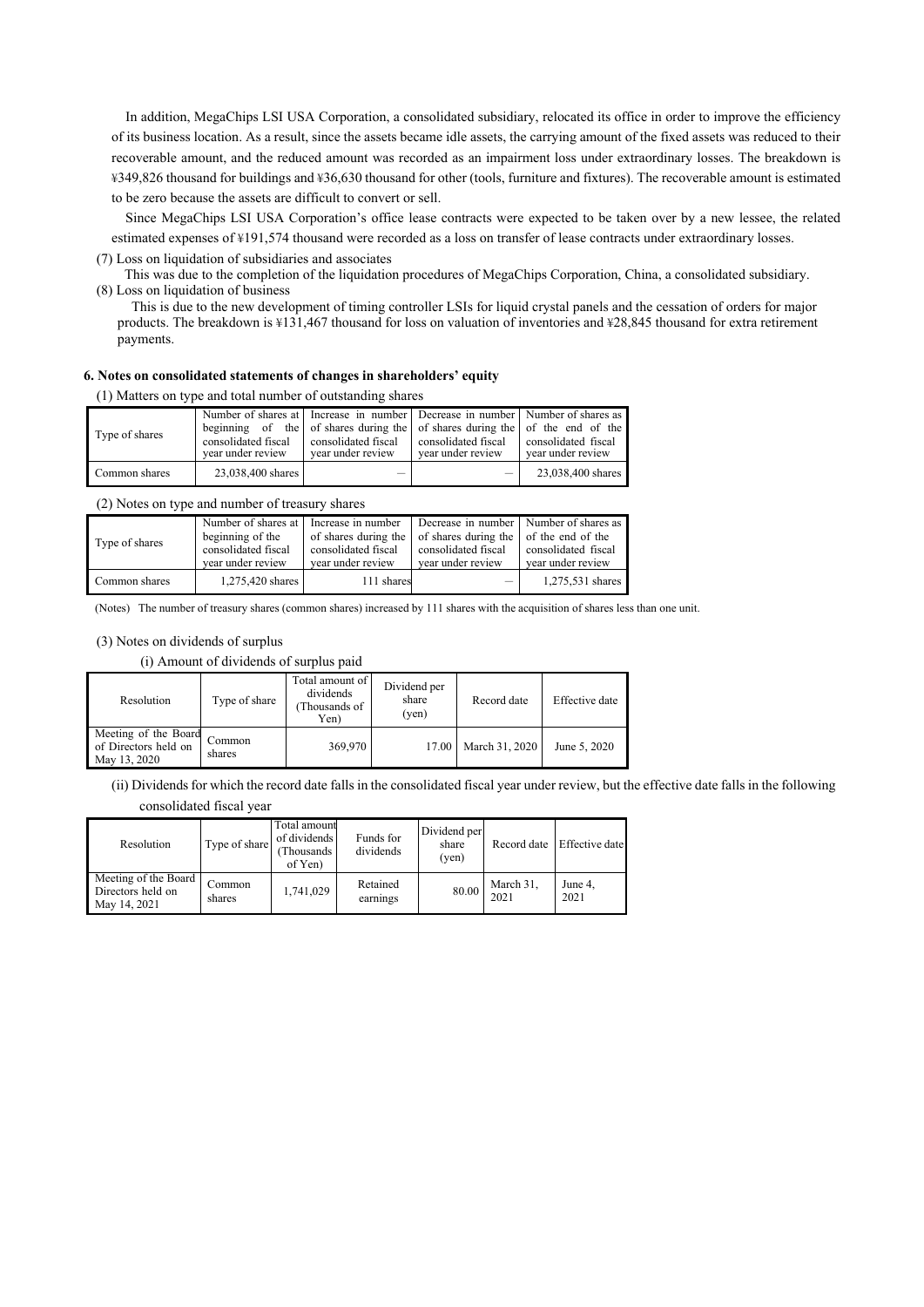#### **7. Notes on Financial Instruments**

(1) Policies for the handling of financial instruments

To improve the efficiency with which funds are used while applying appropriate risk controls, the Company has adopted basic policies by which it concentrates the use of funds on its main business activities, refrains from speculative fund management, and invests in financial instruments only after the details of the products and risks involved are clearly understood by fully evaluating their historical performance and any potential impact.

The financial instruments in which the Company invests are limited to bank deposits and governmental and corporate bond investment trusts in which the principal is appropriately protected and for which the liquidity is high, as well as bonds with lower credit and market risks. The Company does not invest in financial instruments such as derivatives that carry significant investment risks.

To minimize risks associated with fund management, the Company manages funds in accordance with internal rules that stipulate strict investment rules, including those for limiting investment amounts, restrictions on investment periods and rating standards. Furthermore, to reduce risks of fluctuations in foreign exchange rates over certain receivables and payables denominated in foreign currencies resulting from normal business transactions, the Company uses foreign exchange forward contracts in accordance with internal rules that stipulate the risk management structure and policies.

While the Company maintains sufficient funds to make payments on obligations arising from unexpected developments, it also maintains an appropriate level of funds for working capital. To meet its needs for working capital, the Company raises funds, when necessary, but within established limits for borrowings from financial institutions and limits for the sale of its accounts receivable. The Company determines its funding strategies each fiscal year by taking into account certain factors such as its business performance, its funding requirements and the efficiency of other alternative methods of funding.

(2) Details and risks of financial instruments

Cash and deposits are deposited mainly in the current checking accounts at banks, primarily for use as working capital. These banks present almost no credit or liquidity risks as their credibility is very high and there is no security interest registered on them.

Notes and accounts receivable - trade (operating receivables) are exposed to the credit risk of customers. Furthermore, although 84.4%of the operating receivables at the end of the consolidated fiscal year under review are from a specific major customer, we believe that the credit risk is extremely low from the perspective of business results and financial status.

Investment securities are categorized as other securities and consist mainly of stocks held for investment and investment securities held for maintaining partnerships. All of these investments have been made as present and future business partners and to collect information for future business development with the aim of improving corporate value and achieving other synergies. Therefore, if the business policies of the Company or those of the issuing company change, there is a risk that the initial plans may not be realized.

In addition, among shares held by the Company, listed shares are exposed to market risk, while unlisted shares may be impaired if the value of the issuing companies falls because of poor business performance or a deteriorating financial situation. Of all investment securities held as of the end of the consolidated fiscal year under review, the shares of invested companies held by the Company's subsidiaries accounted for 98.1%.

All accounts payable - trade and (operating debt) are due within one year.

Among borrowings, short-term loans payable comprise mainly funds borrowed to finance business transactions, while the current portion of long-term loans payable comprises mainly funds borrowed to finance investment in businessactivities.

Accounts receivable - trade and accounts payable - trade denominated in foreign currencies recognized as a result of normal business transactions are exposed to the risks of fluctuations in foreign exchange rates. The Company seeks to reduce these risks by using foreign exchange forward contracts when necessary after considering the net position of accounts receivable - trade and accounts payable - trade denominated in the same foreign currency.

(3) Risk management system for financial instruments

(i) Credit risk

Credit risk is defined as the risk of incurring losses as a result of a decline or loss in value of financial assets due to credit events (reasons) such as dishonored checks or bankruptcy as a result of a deterioration in the financial condition of business partners or issuing companies.

To maintain sound assets, the Accounting Department, the Finance Division and the Operating Department of the Company control the due dates associated with and the outstanding balances of individual customers. The Company has also developed a system in which credit screening, credit control, and asset control are consistently carried out in accordance with the relevant accounting and sales management rules. In addition, the Company strictly evaluates its assets in accordance with the accounting standards and other related rules for impairment and provisions as necessary.

### (ii) Market risk

Market risk is defined as the risk of the Company incurring losses due to changes in the fair market value of financial instruments as a result of fluctuations in interest rates, foreign exchange rates, and stock prices. It is a general term for risks associated with assets and liabilities with interest rate fluctuation risk, exchange rate fluctuation risk or stock price fluctuation risk.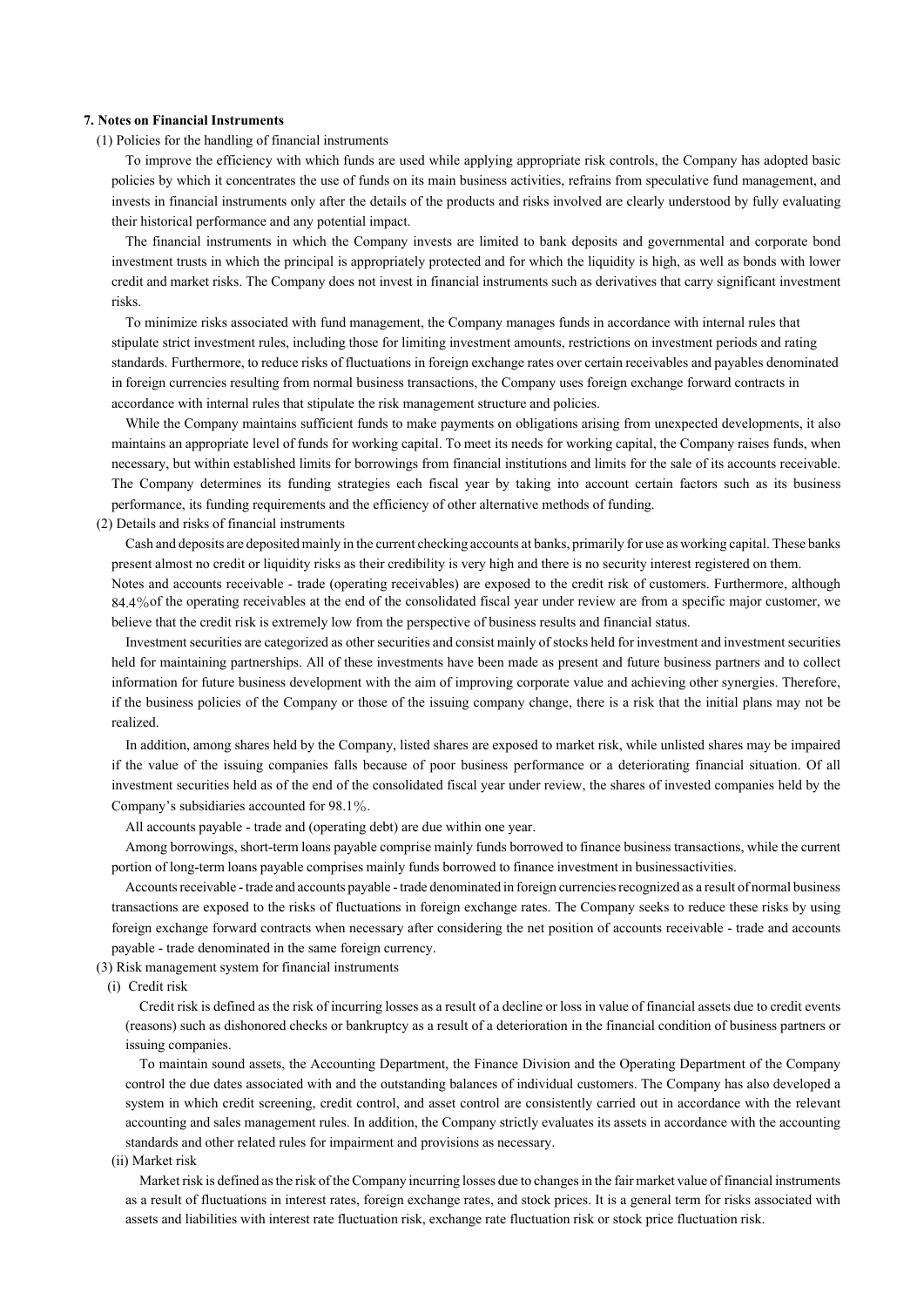In accordance with its accounting rules and cash management rules, the Finance Division regularly monitors the fair market value and the financial condition of issuing companies. It also regularly reviews its investment policies by obtaining information about business plans and other relevant matters. The Finance Department also monitors trends in interest rates, foreign exchange rates and stock prices as needed in an effort to reduce the market risks associated with the Company's assets and liabilities.

In general, the Company does not make investments as part of fund management in financial products that involve risks related to fluctuations in stock prices or foreign exchange rates. However, the Company makes efforts to reduce risks of fluctuations in foreign exchange rates related to certain receivables and payables denominated in foreign currencies related to normal business transactions by managing such risks in accordance with foreign exchange risk management rules and using foreign exchange forward contracts and other derivatives when necessary.

#### (iii) Liquidity risk

Liquidity risk is defined as the risk of the Company incurring losses due to a shortage of available cash as a result of the Company's inability to raise funds because of a deterioration in its financial situation or other reason for incurring loss if the Company is forced to accept significantly worse than usual funding conditions.

By constantly monitoring the management of funds and regularly preparing and updating funding plans, the Finance Department ensures that the Company maintains an appropriate level of funds, including sufficient funds to meet obligations that may arise from unexpected developments. As a measure to respond to liquidity risk, the Company has also established credit lines and overdraft agreements with their banks. No financial covenants are attached to these overdraft agreements.

(4) Supplementary explanation concerning the fair market value, etc., of financial instruments

In addition to values based on market prices, the fair market values of financial instruments include values that are reasonably computed when there are no market prices available. When making such computations, various factors are taken into account. When these conditions change, the fair market values may vary.

(5) Matters concerning the fair market values of financial instruments

Information about figures for financial instruments presented in the consolidated balance sheets, related fair values and their differences at the end of the current consolidated fiscal year are set forth in the tables below. Items whose fair market values were considered very difficult to determine are not presented in the tables. (See (Note) 2.)

|                                                                                         | Consolidated balance<br>sheet recorded amount<br>(Thousands of Yen) | Market price<br>(Thousands of Yen) | Difference<br>Thousands of Yen) |
|-----------------------------------------------------------------------------------------|---------------------------------------------------------------------|------------------------------------|---------------------------------|
| (i) Cash and deposits                                                                   | 21,407,837                                                          | 21,407,837                         |                                 |
| (ii) Notes and accounts receivable - trade $(*1)$                                       | 23,070,052                                                          | 23,070,052                         |                                 |
| (iii) Investment securities                                                             |                                                                     |                                    |                                 |
| Shares of subsidiaries and associates                                                   | 11,958,131                                                          | 65,496,036                         | 53,537,904                      |
| Other securities                                                                        | 3,522,998                                                           | 3,522,998                          |                                 |
| (iv) Notes and accounts payable - trade                                                 | (9,486,207)                                                         | (9,486,207)                        |                                 |
| (v) Short-term loans payable                                                            | (2,000,000)                                                         | (2,000,000)                        |                                 |
| (vi) Accounts payable - other                                                           | (1,572,606)                                                         | (1,572,606)                        |                                 |
| (vii) Long-term loans payable (including current portion of<br>long-term loans payable) | (2,790,000)                                                         | (2,796,923)                        | (6,923)                         |

(\*1) Allowance for doubtful accounts associated with notes and accounts receivable - trade has been deducted.

(\*2) Items that are posted in liabilities are enclosed in parentheses.

(Note) 1. The calculation of the fair value of financial instruments and matters related to securities are as follows.

(i)Cash and deposits and (ii) notes and accounts receivable - trade

- Because they are due in a short period of time, the fair market value is similar to the book value. Consequently, the fair market value is based on book value.
- (iii) Investment securities … shares of subsidiaries and associates and other securities
- a. Market prices are at quoted market prices of the stock exchange for shares, etc.
- b. These include securities which are included in investments in investment partnerships.

(iv) Notes and accounts payable - trade, (v) short-term loans payable and (vi) accounts payable - other Because they are due in a short period of time, the fair market value is similar to the book value. Consequently, the fair market value is based on book value.

(vii) Current portion of long-term loans payable

The fair market values are calculated by the present value based on the sum of principal and interest as discounted by the interest rates presumed in the case of new borrowings.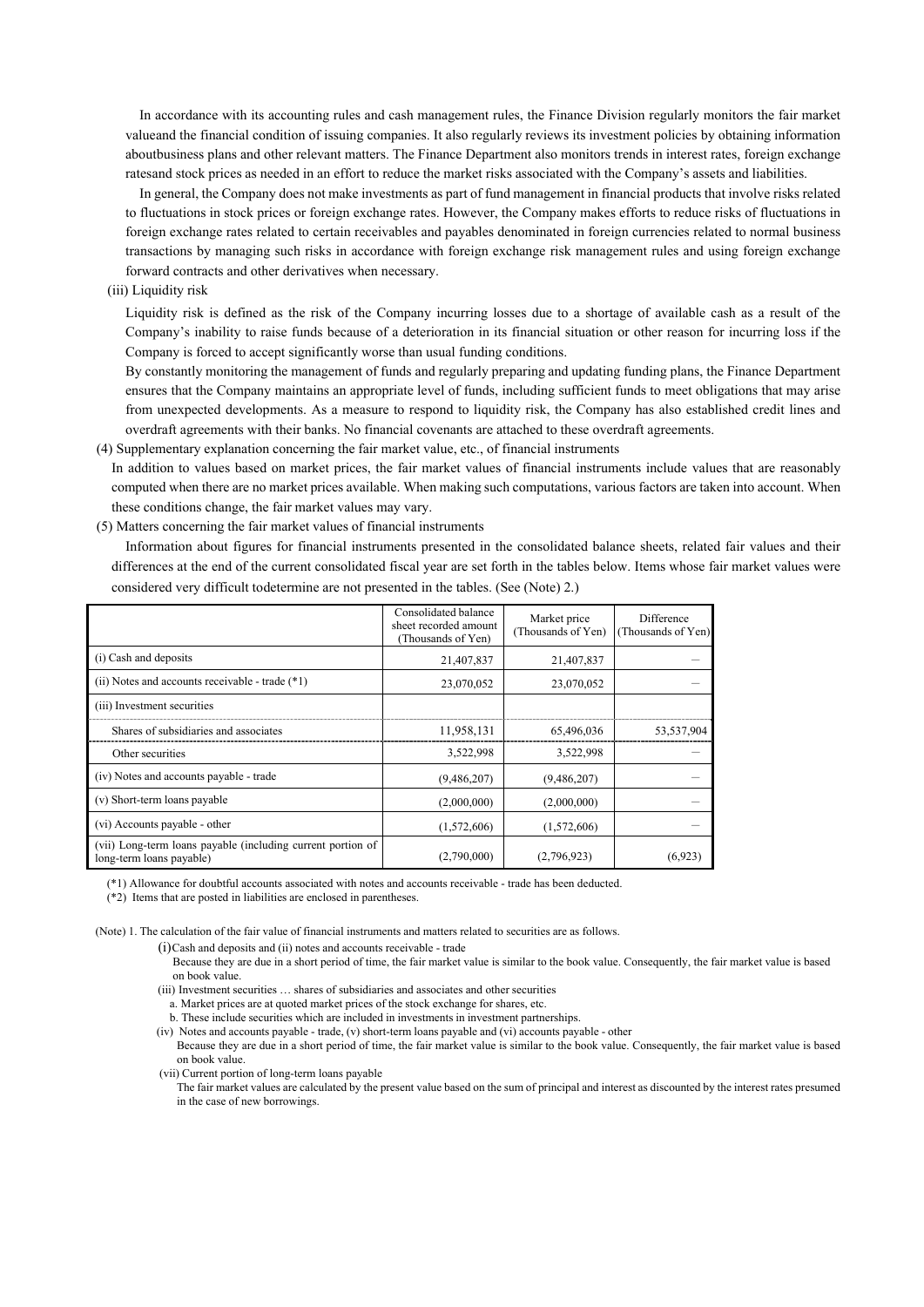(Note) 2. The following are the financial instruments for which discerning the fair market value is recognized as being extremely difficult. Since their market price is not available and their future cash flow cannot be estimated, and, it is extremely difficult to estimate their fair market value, thus they are not included in "(iii) investment securities … other securities"

| Category                                        | Consolidated balance sheet<br>recorded amount (Thousands of Yen) |
|-------------------------------------------------|------------------------------------------------------------------|
| Investment securities (unlisted shares)         | 66,133                                                           |
| Investment securities (other)                   | 955                                                              |
| Investments and other assets (promissory notes) | 1,882,070                                                        |

(\*) The above table includes securities which are included as investments in investment partnerships.

(Note) 3. Scheduled redemption amounts after the consolidated closing date for monetary claims are as follows.

| Category                                        | Within one year<br>(Thousands of Yen) | More than 1 year and<br>within 5 years (Thousands<br>of Yen) |
|-------------------------------------------------|---------------------------------------|--------------------------------------------------------------|
| Cash and deposits                               | 21,407,837                            |                                                              |
| Notes and accounts receivable - trade           | 23,071,412                            |                                                              |
| Investments and other assets (promissory notes) |                                       | 1,882,070                                                    |

(\*) For investments and other assets (promissory notes), the final deadline is shown.

|  |  |  |  |  |  | (Note) 4. The scheduled repayment amounts after the consolidated closing dates of interest-bearing debts are as follows: |
|--|--|--|--|--|--|--------------------------------------------------------------------------------------------------------------------------|
|  |  |  |  |  |  |                                                                                                                          |
|  |  |  |  |  |  |                                                                                                                          |
|  |  |  |  |  |  |                                                                                                                          |

| Category                                   | Within 1 year<br>(Thousands of Yen) | More than 1year and<br>within 2 years<br>(Thousands of Yen) | More than 2 years and<br>within 3 years<br>(Thousands of Yen) |
|--------------------------------------------|-------------------------------------|-------------------------------------------------------------|---------------------------------------------------------------|
| Short-term loans payable                   | 2,000,000                           | _                                                           |                                                               |
| Current portion of long-term loans payable | 2,790,000                           | $\overline{\phantom{a}}$                                    |                                                               |

| Category                                   | More than 3 years and<br>within 4 years<br>(Thousands of Yen) | More than 4years and<br>within 5years<br>(Thousands of Yen) | More than 5 years<br>(Thousands of Yen) |
|--------------------------------------------|---------------------------------------------------------------|-------------------------------------------------------------|-----------------------------------------|
| Short-term loans payable                   | _                                                             |                                                             |                                         |
| Current portion of long-term loans payable | _                                                             |                                                             |                                         |

### **8. Notes concerning information per one share**

| (1) Net assets per share | ¥2,299.49 |
|--------------------------|-----------|
| (2) Profits per share    | ¥961.28   |

### **9. Other notes**

(1) Not applicable accounting standards, etc.

"Accounting Standards for Revenue Recognition" (Corporate Accounting Standards No. 29, March 31,2020)

"Accounting Standards for Revenue Recognition Application Guidelines" (Corporate Accounting Standards Application Guidelines No. 30, March 31,2020)

#### (i) Summary

Comprehensive accounting standards for revenue recognition. Revenue is recognized by applying the five steps below.

Step 1: Identify the agreement executed with the client.

Step 2: Identify the obligations to be performed under the agreement.

- Step 3: Calculate the transaction price.
- Step 4: Allocate the transaction price to each obligation for to be performed under that agreement.
- Step 5: Recognize revenue after having performed each obligation, or as it is performed.
- (ii) Application date

Scheduled for application from the beginning of fiscal year 2021.

(iii) Effect of application of accounting standards, etc.

The effect is being evaluated as the consolidated financial statements for the fiscal year under review are being prepared.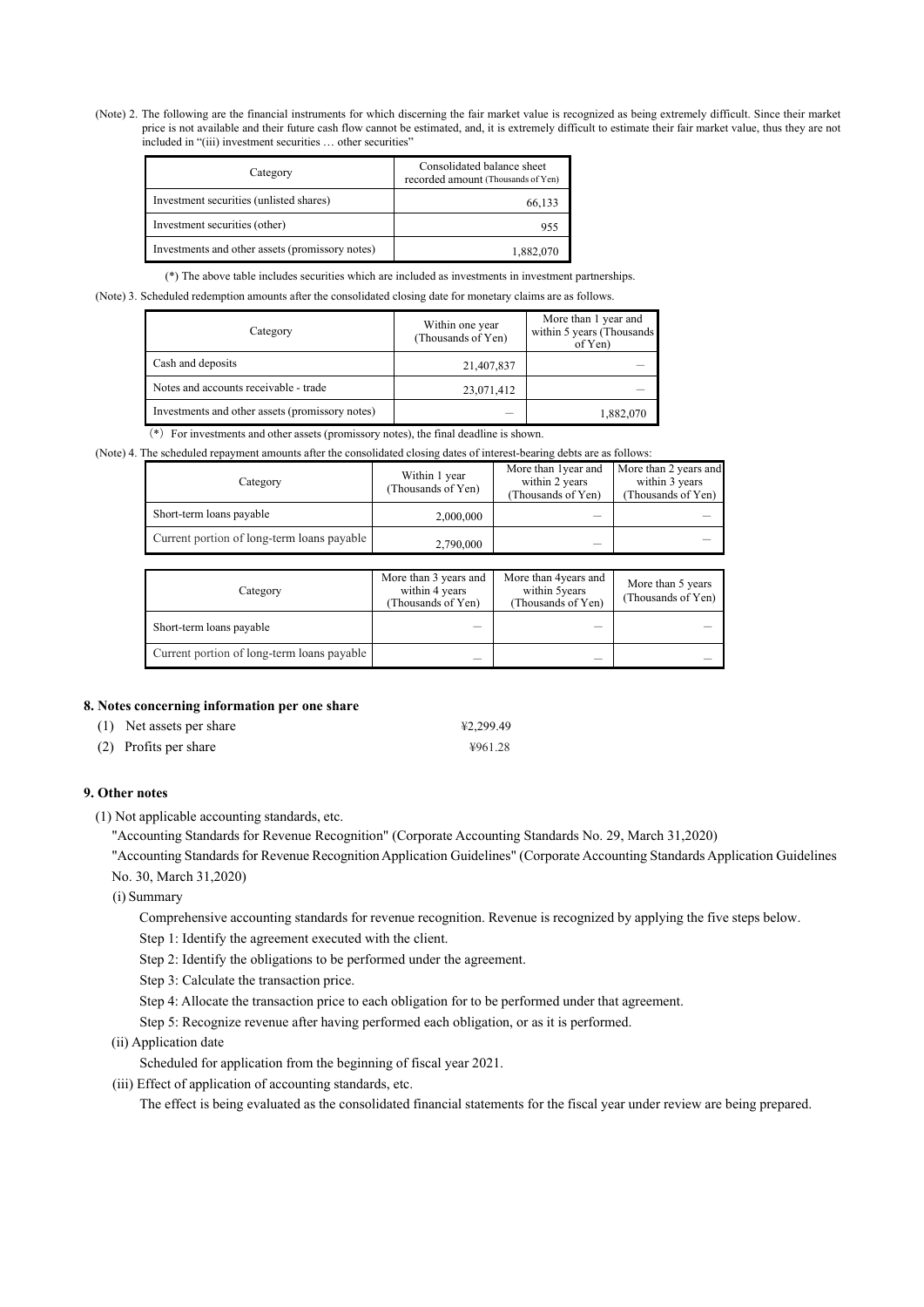#### (2) Notes relating to business divestitures

The Company sold a part of its shares in SiTime Corporation, a consolidated subsidiary located in the U.S., through a secondary offering of shares on June 16, 2020 (U.S. local time). In addition, SiTime Corporation increased its capital by issuing new shares on the same day. As a result, SiTime Corporation was changed from a consolidated subsidiary to an equity-method affiliate.

(i)Name and outline of the subsidiary

| Name and outline of the subsidiary<br>А. |                                                                   |  |  |  |
|------------------------------------------|-------------------------------------------------------------------|--|--|--|
| Name                                     | SiTime Corporation                                                |  |  |  |
| Location                                 | 5451 Patrick Henry Drive, Santa Clara, California 95054<br>U.S.A. |  |  |  |
| Name of<br>representative                | CEO Rajesh Vashist                                                |  |  |  |
| Amount of capital                        | <b>USD \$1,000</b>                                                |  |  |  |
| Net assets                               | USD \$62,140 thousand                                             |  |  |  |
| Total assets                             | USD \$123,391 thousand                                            |  |  |  |
| Relationship to the<br>Company           | There are transactions such as the purchase of products.          |  |  |  |

(Note) The above information is current s of December 31, 2019.

B. Details of the subsidiary's business

The subsidiary provides silicon timing solutions based on MEMS (Micro-Electro-Mechanical Systems).

C. Main reason for the sale of shares

Amidst the rapid changes in the business environment surrounding the MegaChips Group, the Company has decided to sell a portion of its shares in SiTime Corporation after much deliberation with a view to the future growth of the Company and SiTime Corporation.

As a result, the MegaChips Group has concentrated its management resources on the system LSI businesses targeting, among others, the fields of automotive, industrial equipment, and 5G telecommunications infrastructure, where future growth is expected, thereby strengthening its measures for sustainable growth in the medium and long term. At the same time, SiTime Corporation, by becoming an affiliated company of the Company, will enhance its management independence and promote its own growth strategy in the timing device market, with the aim of increasing the corporate value of both SiTime Corporation and the Company going forward.

- D. Date of sale of shares and date of issuance of new shares
	- June 16, 2020 (U.S. local time)

E. Other matters concerning the outline of the transaction, including its legal form (Offering of SiTime Corporation shares owned by the Company)

Number of shares sold: 2,500,000 shares

Sales price: US\$32 per share

Total sales price: US\$80 million

(SiTime Corporation's newly issued shares)

Number of shares issued: 1,525,000 shares

Issue price: US\$32

Total amount paid: US\$48 million

(Number and percentage of SiTime Corporation's shares held by the Company)

Prior to the change: 10,000,000 shares, 66.4% (as of March 31, 2020)

After the change: 7,500,000 shares, 45.2%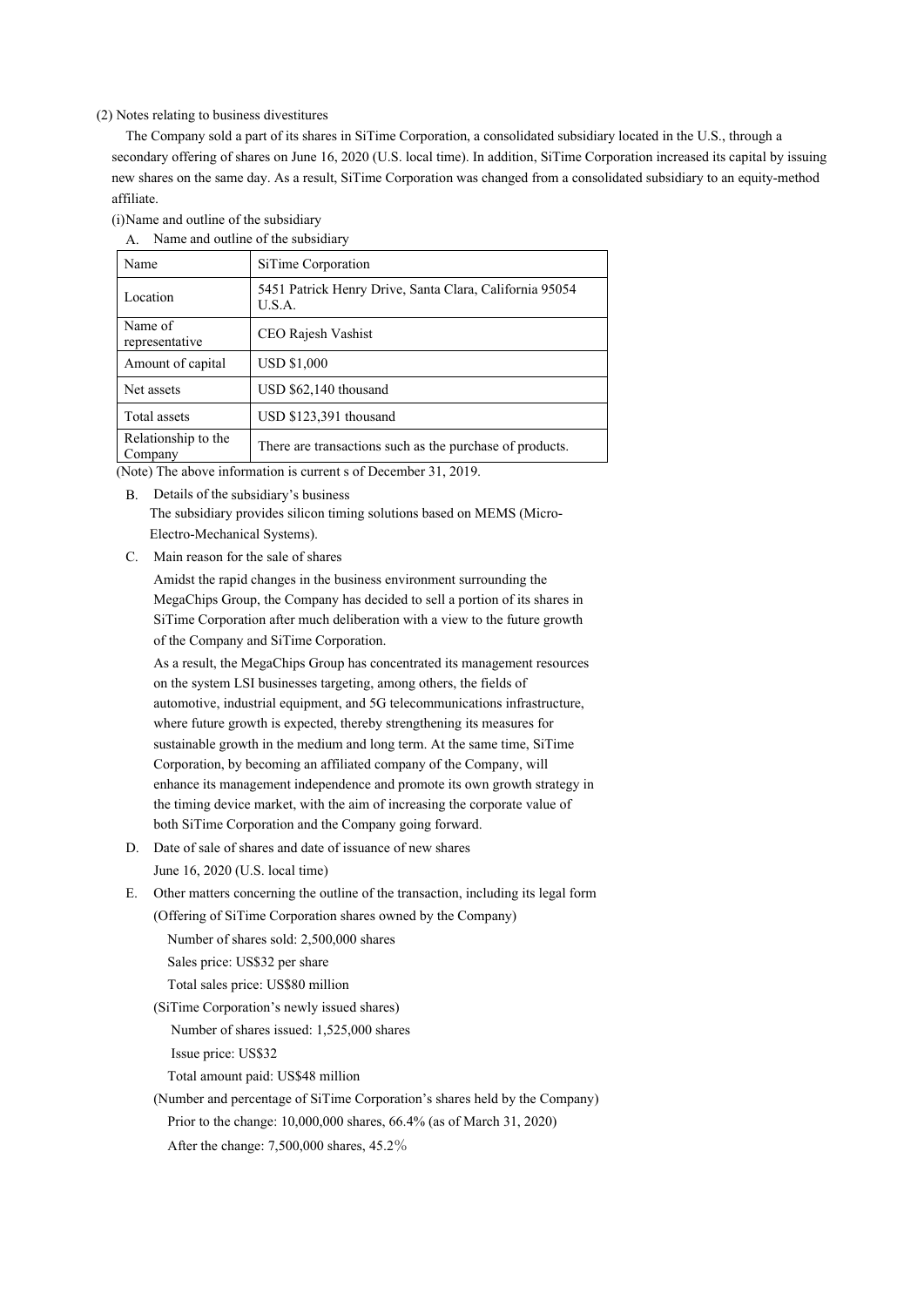#### (ii) Summary of accounting treatment carried out

A. Amount of gain or loss on transfer

Gain on sales of shares of subsidiaries and associates ¥3,627,111 thousand Gains on the sales of shares of subsidiaries and associates include gains from the sales of shares in SiTime Corporation as well as gains from changes in the Company's equity ratio arising from SiTime Corporation's capital increase.

B. Fair carrying amount of assets and liabilities related to the transferred business and their major breakdown:

| Current assets          | ¥16,407,267 thousand                     |
|-------------------------|------------------------------------------|
| Fixed assets            | ¥2,529,484 thousand                      |
| Current liabilities     | ¥6,775,223 thousand                      |
| Non-current liabilities | ¥1,477,278 thousand                      |
| Goodwill                | $47,535,681$ thousand                    |
| Technical assets        | $\text{\textsterling}2,301,365$ thousand |
|                         |                                          |

C. Accounting treatment

The sale of the shares was treated as a business divestiture for accounting purposes in accordance with the Accounting Standard for Business Combinations (ASBJ Statement No. 21, (revised) January 16, 2019) and the Implementation Guidance on Accounting Standard for Business Combinations and Accounting Standard for Business Divestitures (ASBJ Guidance No. 10, (revised) January 16, 2019).

(iii) Name of reporting segments in which the subsidiary is included

The Group's main business is to provide total solutions, from design, development to production, for LSIs and MEMS timing devices using its proprietary analog, digital, and MEMS technologies. The Group's subsidiaries are included in this single business segment.

(iv) Estimated amount of gain and loss relating to the subsidiary recorded in the consolidated statement of income for the current consolidated fiscal year:

| Net sales      | $42.2$ billion |
|----------------|----------------|
| Operating loss | $4500$ million |

## (3) Others

The figures shown have been rounded down to the nearest one thousand yen.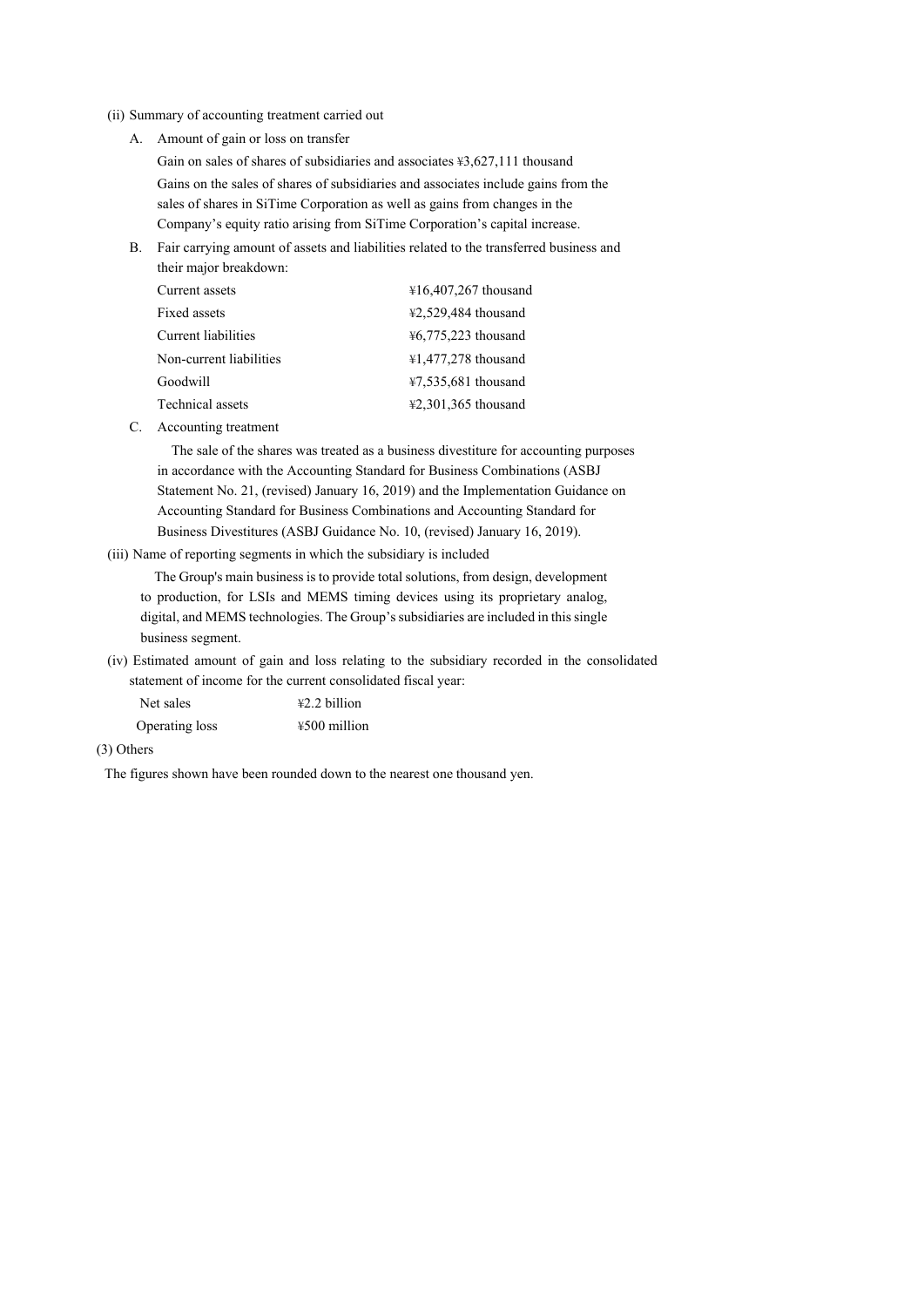## **Individual notes to Non-Consolidated Financial Statements**

**1. Notes on matters related to significant accounting policies**  (1) Valuation standards and valuation methods for securities

| (i) Shares of subsidiaries and related<br>companies<br>(ii) Other securities                         | Recorded at cost using the moving average<br>method                                                                                                                                                                                                                                                                                                                                                                                                                                                                                                                                                                                                                                                                                                                                                                                                    |
|------------------------------------------------------------------------------------------------------|--------------------------------------------------------------------------------------------------------------------------------------------------------------------------------------------------------------------------------------------------------------------------------------------------------------------------------------------------------------------------------------------------------------------------------------------------------------------------------------------------------------------------------------------------------------------------------------------------------------------------------------------------------------------------------------------------------------------------------------------------------------------------------------------------------------------------------------------------------|
| · Securities with fair market value:                                                                 | Fair market value method based on the market<br>prices on closing date (the entire valuation gain<br>and loss is processed using the method for entering<br>directly in net assets, and the cost of sale is<br>calculated based on the moving average method.)                                                                                                                                                                                                                                                                                                                                                                                                                                                                                                                                                                                         |
| · Securities without fair market<br>value:                                                           | Recorded at cost using the moving average method<br>With regard to the amount of investments in<br>capital of investment partnerships, an amount<br>equivalent to the amount of equity in the properties<br>of the investment partnership is recorded as<br>"investment securities" under investment and<br>other assets. The amount of investments in capital<br>of investment partnerships is recorded under<br>"investment securities." An amount equivalent to<br>the amount of equity in net profit and loss earned<br>by investment partnerships is recorded under<br>"non-operating income and expense." At the same<br>time, the amount of "investment securities" is<br>increased or decreased by the above amount. The<br>amount of "investment securities" is also<br>decreased by the amount of dividends from<br>investment partnerships. |
| (2) Valuation standards and valuation methods for inventory                                          |                                                                                                                                                                                                                                                                                                                                                                                                                                                                                                                                                                                                                                                                                                                                                                                                                                                        |
| (i) Finished goods/raw materials:<br>(ii) Work in process:                                           | Recorded at cost chiefly using the moving average<br>method or the first-in first-out method (The<br>amount shown on the balance sheet is based on the<br>method for reducing book value due to a decline in<br>profitability.)<br>Recorded at cost using the individual method for<br>construction contracts and using the first-in first-<br>out method for others (The amount shown on the<br>balance sheet is based on the method for reducing<br>book value due to a decline in profitability.)                                                                                                                                                                                                                                                                                                                                                   |
|                                                                                                      |                                                                                                                                                                                                                                                                                                                                                                                                                                                                                                                                                                                                                                                                                                                                                                                                                                                        |
| (3) Depreciation method for non-current assets<br>(i) Property, plant and equipment                  | Chiefly the declining balance method<br>However, the straight-line method is applied to<br>reticles used for KSI manufacturing.                                                                                                                                                                                                                                                                                                                                                                                                                                                                                                                                                                                                                                                                                                                        |
|                                                                                                      | The principal useful lives are 3 to 50 years for<br>buildings and 2 to 20 years for tools, furniture and<br>fixtures.                                                                                                                                                                                                                                                                                                                                                                                                                                                                                                                                                                                                                                                                                                                                  |
| (ii) Intangible assets:                                                                              | Straight-line method<br>However, the straight-line method based on the<br>period of possible use within the Company (chiefly,<br>3 to 5 years) is applied to software used by the<br>Company. The straight-line method based on the<br>period of possible sale (chiefly 3 years) is applied to<br>software to be sold on the market.                                                                                                                                                                                                                                                                                                                                                                                                                                                                                                                   |
| (iii) Long-term prepaid expenses<br>· Development expenses paid<br>especially for the preparation of | Straight-line method based on the period of possible<br>sale (3 years)                                                                                                                                                                                                                                                                                                                                                                                                                                                                                                                                                                                                                                                                                                                                                                                 |
| mass production:<br>$\cdot$ Other                                                                    | Equal installment method                                                                                                                                                                                                                                                                                                                                                                                                                                                                                                                                                                                                                                                                                                                                                                                                                               |
|                                                                                                      |                                                                                                                                                                                                                                                                                                                                                                                                                                                                                                                                                                                                                                                                                                                                                                                                                                                        |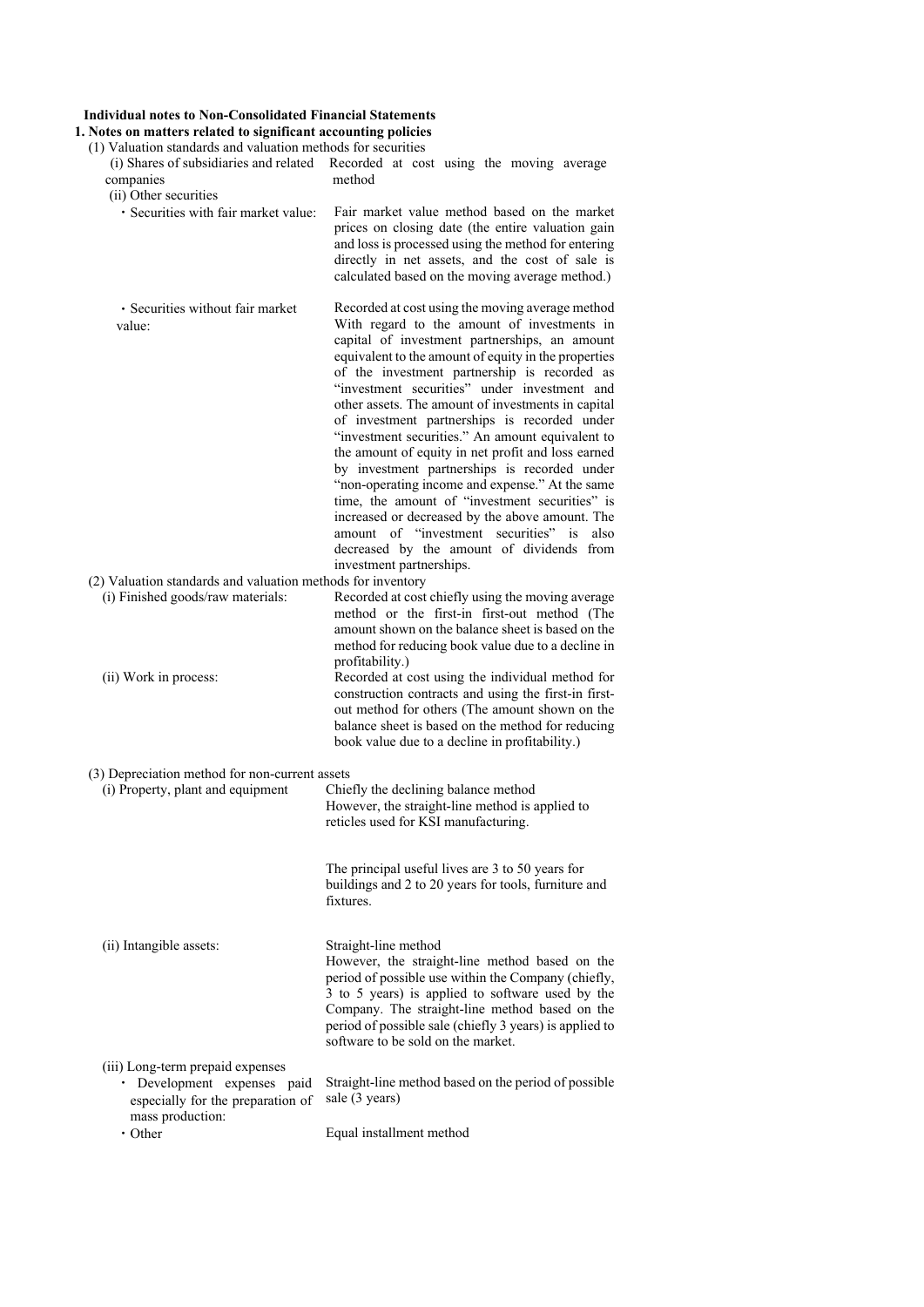#### (4) Standards for recording provisions and allowances

| (i) Allowance for doubtful accounts:                                                                                                          | In preparation for anticipated losses as a result of<br>bad debts, the expected unrecoverable amount is<br>recorded based on an actual bad debt ratio for<br>general receivables, and by individually taking the<br>possibility of collection into consideration for<br>specified receivables, including loans that are likely<br>to be unrecoverable. |
|-----------------------------------------------------------------------------------------------------------------------------------------------|--------------------------------------------------------------------------------------------------------------------------------------------------------------------------------------------------------------------------------------------------------------------------------------------------------------------------------------------------------|
| (ii) Provision for bonuses:                                                                                                                   | In preparation for the payment of bonuses to<br>employees, the expected amount of payment that<br>should be borne in the fiscal year under review is<br>recorded.                                                                                                                                                                                      |
| contracts:                                                                                                                                    | (iii) Provision for loss on construction When the total cost of construction is likely to<br>exceed total construction revenue and the amount<br>can be reasonably estimated, the Company records<br>amount estimated to exceed the total<br>any<br>construction revenue as a provision for loss on<br>construction contracts.                         |
| (5) Basis for recording revenue and expenses<br>Basis for recording revenue on construction contracts                                         |                                                                                                                                                                                                                                                                                                                                                        |
| • Construction contracts for<br>which the outcome is deemed<br>certain by the end of the fiscal<br>year under review.<br>• Other construction | Percentage-of-completion method (The percentage<br>of construction completed is estimated using the<br>ratio of the actual cost incurred to the total estimated<br>$cost.$ )<br>Completed contract method                                                                                                                                              |
|                                                                                                                                               | (6) Other matters that are to become the basis for preparation of financial statements                                                                                                                                                                                                                                                                 |

Accounting treatment of consumption tax The tax-excluded method is used.

### **2. Change in reporting method**

(Application of the "Accounting Standard for Disclosures of Accounting Estimates")

 The "Accounting Standard for Disclosures of Accounting Estimates" (ASBJ Statement No. 31, March 31, 2020) has been applied to the consolidated financial statements and documents starting from the end of the current consolidated fiscal year and notes regarding significant accounting estimates are included in the consolidated financial statements.

#### **3. Notes on significant accounting estimates**

(Valuation of accounts receivable included in investments and other assets)

(1) Amount recorded in the consolidated financial statements for the current consolidated fiscal year:

 In the balance sheet for the current fiscal year, accounts receivable of ¥1,936,539 thousand transferred from MegaChips Technology America Corporation ("MCA"), a consolidated subsidiary that was liquidated in March 2020, is included in "other" under "investments and other assets". This account receivable is the consideration received when MCA transferred its Smart Connectivity business to Kinetic Technologies, Inc. ("Kinetic") in December 2019 which is primarily comprised of certificates of payment with a maturity of three years.

 A portion of the accounts receivable includes ¥441,290 thousand of conditional consideration received, the recovery amount of which fluctuates depending on the actual gross profit for the fiscal years ending December 31, 2020 and December 31, 2021, respectively from the business transferred to Kinetic. The consideration received is not included in accounts receivable in the consolidated financial statements in consideration of the recovery risk.

(2) Other information that helps to understand the details of the accounting estimates

 Based on the Accounting Standard for Financial Instruments, when the recoverable amount of the accounts receivable is less than the carrying amount of the accounts receivable, the difference is recorded as a provision of allowance for doubtful accounts (the portion that is definitely unrecoverable is recorded as bad debts expenses).

 The measurement of the recoverable amount is subject to uncertainties in the forecast of Kinetic's business performance, and the recoverable amount will fluctuate depending on the impact of these uncertainties. In the current fiscal year, as a result of the re-estimation of the relevant accounts receivable, the recoverable amount was lower than the carrying amount, so the Company recorded a provision of allowance for doubtful accounts of ¥453,915 thousand and bad debts expenses of ¥333,104 thousand.

#### **4. Notes on balance sheet**

| (1) Amount of accumulated depreciation on property, plant and equipment | ¥8.260.770thousand |
|-------------------------------------------------------------------------|--------------------|
| (2) Monetary claims against associates                                  |                    |

Short-term monetary claims  $\frac{41,759}$ thousand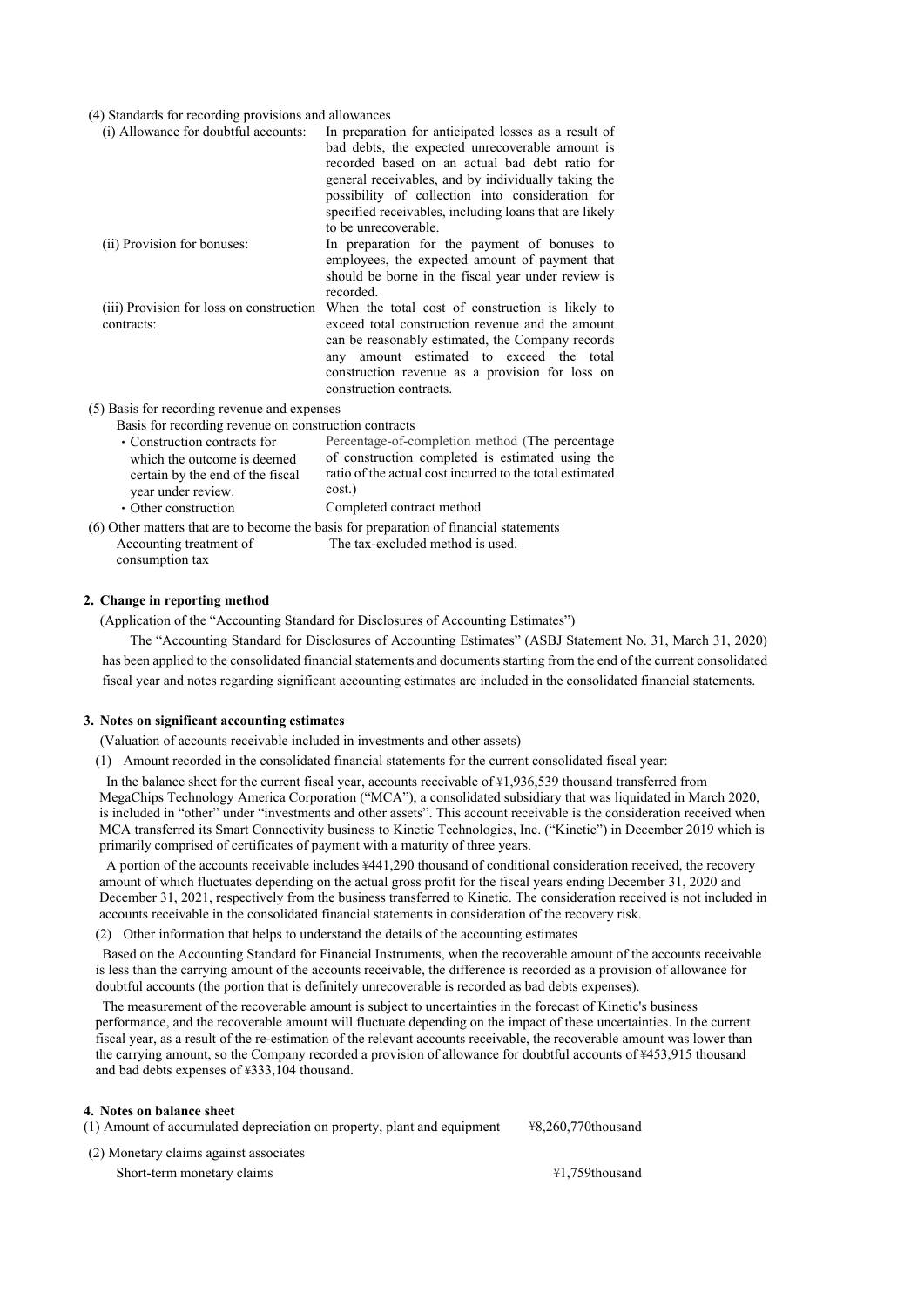| (3) Monetary claims against associates                                                                                      |                            |
|-----------------------------------------------------------------------------------------------------------------------------|----------------------------|
| Short-term monetary claims                                                                                                  | ¥108,886thousand           |
| 5. Notes on statements of income                                                                                            |                            |
| (1) A reduction of book value due to a decline in the profitability of inventories held for the purpose of<br>ordinary sale |                            |
| Cost of sales                                                                                                               | $\text{\#12.041}$ thousand |
| (2) Provision for loss on construction contracts included in the<br>cost of sales                                           | ¥34,934thousand            |
| (3) Volume of transactions with associates                                                                                  |                            |
| Volume of transactions due to business transactions                                                                         | ¥3,393,216thousand         |

Volume of transactions due to transactions other than business transactions (4) Gain on sales of shares of subsidiaries and associates

This is due to the sale of a portion of the Company's shares in SiTime Corporation, an affiliate company.

(5) Gain on transfer of business

 This is due to the finalization of the valuation related to the transfer of the Smart Connectivity (DisplayPort) business conducted in the previous fiscal year.

¥67,738thousand

(6) Loss on liquidation of subsidiaries and associates

This is due to the completion of liquidation procedures of MegaChips Corporation, China, a consolidated subsidiary.

(7) Loss on liquidation of business

This is a loss on valuation of inventories due to the new development of timing controller LSIs for liquid crystal panels and the cessation of orders for major products.

(8) Loss on transfer of lease contract

This is a loss borne by the parent company in connection with the transfer of the office lease contract of MegaChips LSI USA Corporation, a consolidated subsidiary, to a new lessee.

### **6. Notes on statements of changes in shareholder's equity**

Matters on type and number of treasury shares

| Type of shares | Number of shares at<br>beginning of the fiscal $\int_{c}^{c}$ of shares during the $\Big $ .<br>vear under review | fiscal year under<br>e v<br>W | Increase in number Decrease in number of Number of shares as<br>shares during the<br>fiscal year under<br>review | of the end of the fiscal<br>year under review |
|----------------|-------------------------------------------------------------------------------------------------------------------|-------------------------------|------------------------------------------------------------------------------------------------------------------|-----------------------------------------------|
| Common shares  | 1,275,420 shares                                                                                                  | 111 shares                    | $\overline{\phantom{m}}$                                                                                         | 1,275,531 shares                              |

(Notes) 1. The number of treasury shares (common shares) increased by 111 shares with the acquisition of shares less than one unit.

### **7. Notes on deferred tax accounting**

Breakdown of major factors giving rise to deferred tax assets and liabilities

| Deferred tax assets                                   |                       |
|-------------------------------------------------------|-----------------------|
| Allowance for doubtful accounts                       | ¥140,846thousand      |
| Provision for bonuses                                 | ¥201,668 thousand     |
| Provision for loss on construction contracts          | ¥5,011 thousand       |
| Accrued enterprise tax                                | ¥328,833 thousand     |
| Accrued legal welfare expenses                        | ¥33,112 thousand      |
| Loss on valuation of inventories                      | ¥93,549 thousand      |
| Loss on retirement of non-current assets              | ¥228,202 thousand     |
| Excess depreciation of software, etc.                 | ¥593,781 thousand     |
| Excess depreciation of long-term prepaid expenses     | ¥339,003thousand      |
| Impairment loss                                       | ¥113,589 thousand     |
| Loss on valuation of investment securities            | ¥85,225 thousand      |
| Other                                                 | ¥130,615 thousand     |
| Subtotal deferred tax assets                          | ¥2,293,440 thousand   |
| Valuation allowances                                  | $(*292,099)$ thousand |
| Total deferred tax assets                             | ¥2,001,340 thousand   |
| Deferred tax liabilities                              |                       |
| Valuation difference on available-for-sale securities | (¥325) thousand       |
| Total deferred tax liabilities                        | (¥325) thousand       |
| Net deferred tax assets                               | ¥2,001,015 thousand   |
|                                                       |                       |